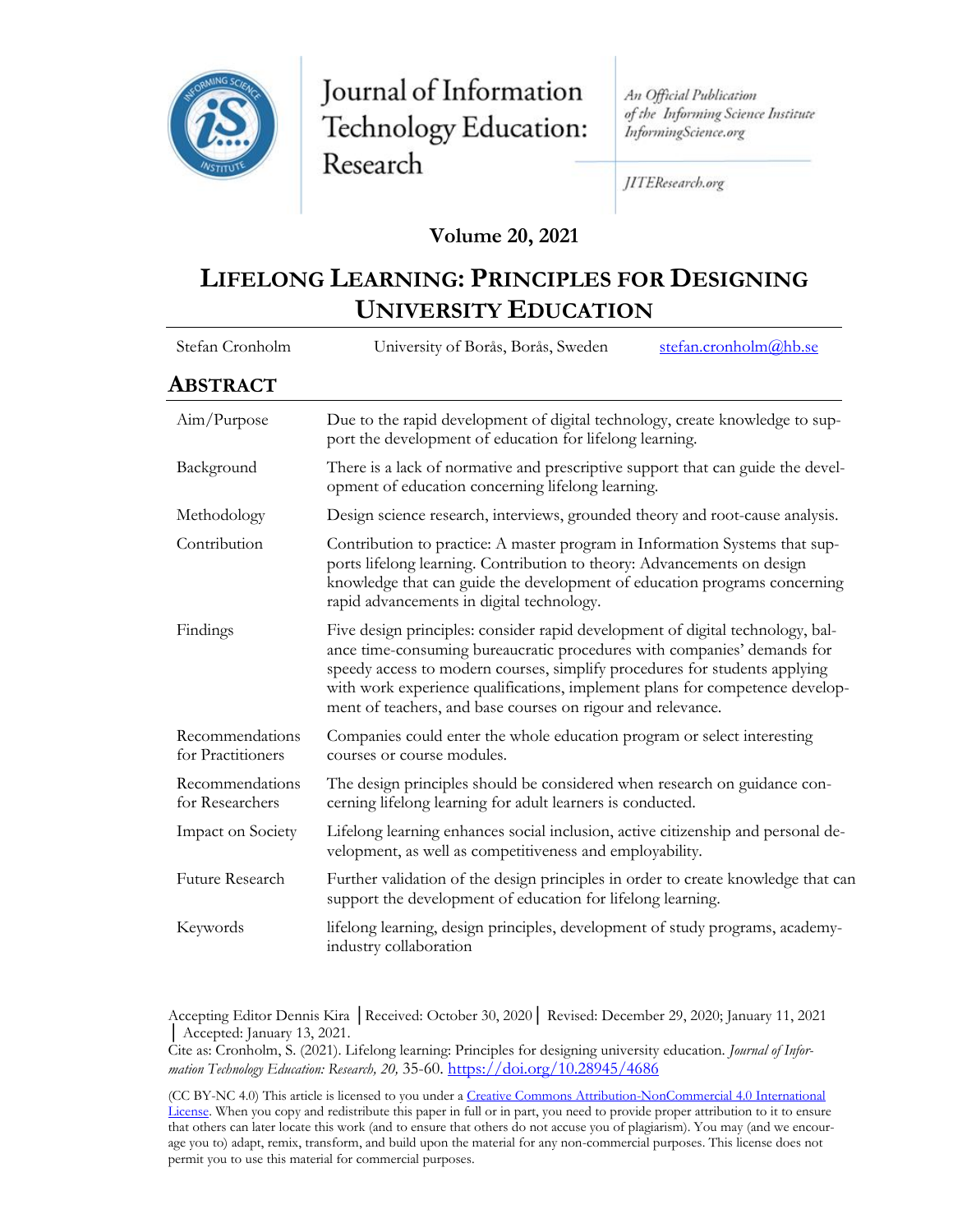# **INTRODUCTION**

The concept of lifelong learning has attracted a lot of interest for several years (Agudo-Peregrina et al., 2014; Dascalu et al., 2016; Dunlap & Lowenthal, 2013). Lifelong learning is an ongoing, voluntary and self-motivated acquirement of knowledge for either private or professional purposes (Cliath et al., 2000). It is meaningful from various perspectives: individual (e.g., employability, social inclusion), organisational (e.g., competitiveness, attractive employer), and societal (e.g., active and knowledgeable citizens) (European Commission, 2006). Lifelong learning has become a success factor in shaping knowledge societies with the potential of creating new scientific and technological knowledge.

On meeting the growing demand for lifelong learning, universities face several challenges. One overarching challenge is that the curriculum is seldom designed for lifelong learning. Traditionally, universities focus on bachelor and master degrees targeting younger students at an early stage of their education. Already in 1997, the UNESCO Institute for Education announced that universities have to open their doors to adult learners and that they have to adapt their programs and learning conditions to meet the needs of adult learners. Yang et al. (2015) add that universities need to redefine their commission in order to support lifelong learning and that there it is beyond doubt that universities have a vital role to play in this respect. In general, it seems that the universities have handed over much of the responsibility for lifelong learning to private training firms. Education offered by private training firms is often of high relevance to individuals with work-life experience but may lack theoretical perspectives and methodological rigour. It is our conviction that universities can function as attractive education partners for the founding of modern curriculum for lifelong learning.

There is a growing interest in lifelong learning among companies and individuals in the IT sector, due to the rapid advancements in digital technology (Chitiba, 2012). Inoue-Smith (2017, p.17) states that "Because of the increasingly rapid pace of technological advancement higher education institutions face a strategic imperative to broaden access to lifelong learning …". This means that up-to-date knowledge regarding digital technology has become a powerful asset. Knowledge is a necessary requirement for companies to survive in a more knowledge-intense society, embracing an increasing number of digital components. Concepts such as data-driven innovation, artificial intelligence, machine learning and automation have become key components in technological advancements. The rapid advancement taking place has created an increasing desire to study digital technology at universities (e.g., Yang et al., 2015; Swedish Council for Higher Education, 2020).

One specific challenge is how to manage the management of rapid development of new digital technology in relation to the cumbersome bureaucratic procedures at several universities (Chitiba, 2012). The implementation of a modern education program that includes studies of the latest digital technology can take up to three years. This means that an education program might already be outdated before it has been launched. On the other hand, following bureaucratic procedures is necessary to ensure that legal processes and regulatory documents are followed. There seems to be a conflict between offering education that is up to date and the necessity of following bureaucratic procedures.

Another challenge is how to master the management of continuous competence development aimed for teachers at universities (e.g., Day, 2002; Scales & Kelly, 2012). Usually, when we discuss lifelong learning, we are talking about lifelong learning for students, and we tend to forget competence development intended for the teachers. This situation corresponds to the idiom "Cobblers' children are worst shod" which means that universities are working hard to please the students' needs but may be neglecting their own needs. The universities' most important assets are the teachers, since without knowledgeable teachers, the universities cannot fulfil their commitments. Almost every university offers competence development for their staff. However, this competence development is usually about pedagogical issues related to teaching and learning and not about the core subject itself. Yang et al. (2015) state that the role of Higher Education Institutions in promoting lifelong learning is not limited to what they offer students; they should also make a vital contribution through initial and continuous training of teachers, and research into lifelong learning.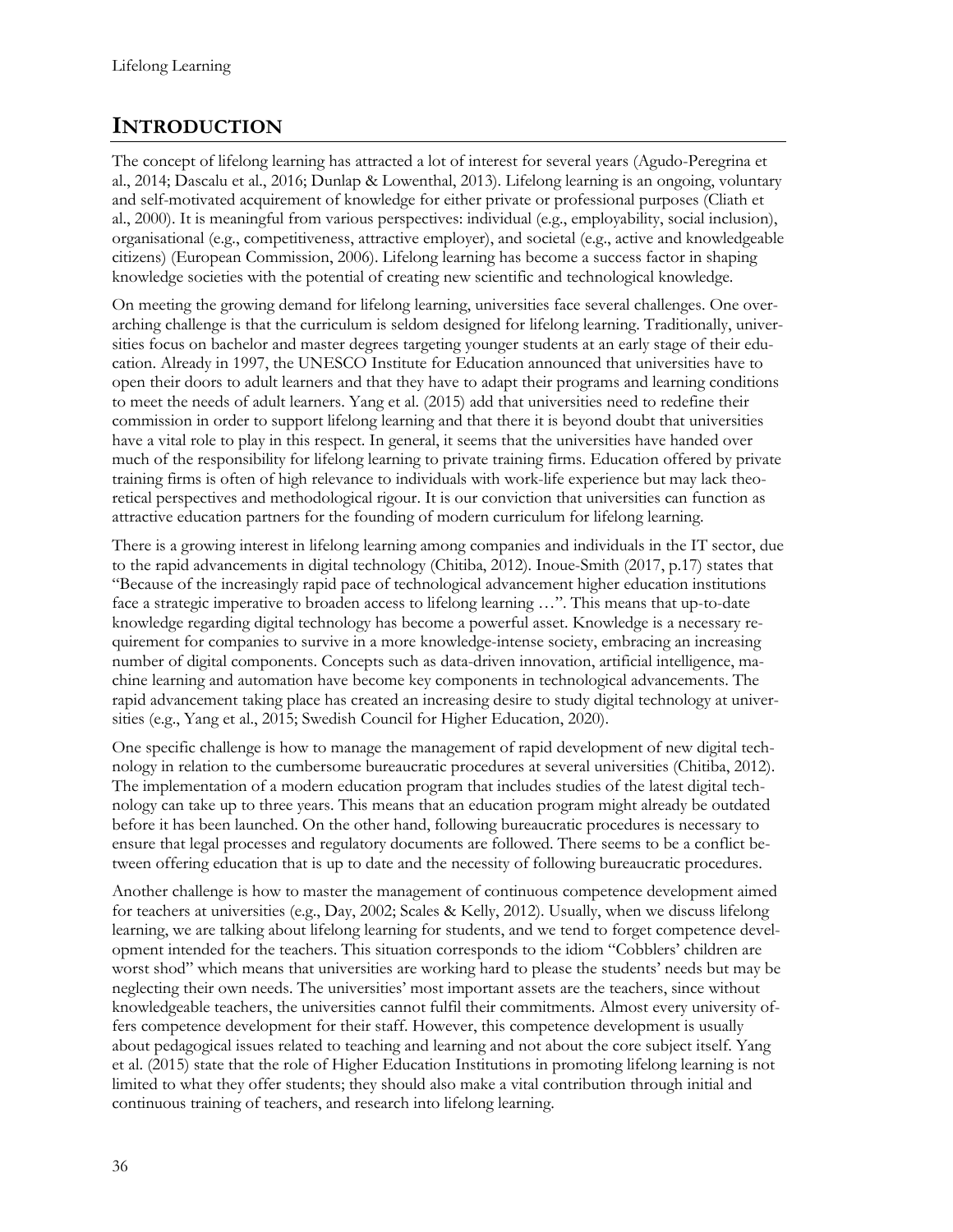Moreover, another challenge relates to the inclusion of companies in the development process concerning new education. Dealtry (2009, p.157) state that there is a need for a novel dynamic and creative way of thinking and of process innovation that will shatter "… the mould on traditional academic process thinking". Strategically including companies in the development process is a way of ensuring that the education will be relevant to the companies (e.g., Agerbæk & Houmøller, 2018). This, however, does not mean neglecting academic perspectives. Instead, a joint academy-company effort will strengthen the possibilities of collecting empirical evidence for the development of relevant course content and to apply scientific approaches to the studies. The challenge consists in managing the collaboration between the academy and companies, successfully.

Lifelong learning means that universities need to target a variety of age groups. Traditionally, universities are focusing on recruitment of students aged 18-25 years. Lifelong learning means that universities have to expand their recruitment strategies so as to include other age groups as well. O'Grady (2013) states that lifelong learning focuses on adults who are returning to organised learning. To ensure that new target groups can be identified, universities need to analyse whether existing marketing channels can be reused or if new ones need to be created.

Together, these challenges form an integrated whole that universities need to pay attention to in order to offer attractive types of education that support lifelong learning and are founded on real competence needs. Based on our literature review, we have identified a vast number of articles discussing lifelong learning from different aspects such as conceptual and phenomenological discussions (Aspin & Chapman, 2000), motivation for lifelong learning (Collins, 2009), societal impact (Jarvis, 2007), self-direction (Shum, 2009) and social capital (Field, 2005). Our conclusion is that there is a lack of principles for how to design education that supports lifelong learning with regard to the challenges described above.

The purpose of this study was to create design knowledge concerning the development of an education program supporting lifelong learning by identifying and analysing challenges and b) based on the challenges, suggesting design principles that can guide the development of education programs. This means that the theoretical contribution consists of design knowledge that is often presented in terms of design principles which can be reused in new situations (Chandra et al., 2015; Cronholm & Göbel, 2019). Baskerville and Pries-Heje (2010) add that design principles constitute the basis for action. The design principles are generalised, which means that they should be able to guide the development of other education programs facing similar challenges. Our study was conducted as design science research (DSR), a research paradigm which has gained a lot of interest within the discipline of Information Systems (IS) (e.g., Baskerville, 2018; Gregor & Hevner, 2013; Vaishnavi & Kuechler, 2015). A common objective of DSR is to develop and theorise about artefacts such as models, methods or digital tools. Moreover, DSR is often carried out as joint study including both researchers and practitioner, which means that results are developed and evaluated in close collaboration with practitioners (Sein et al., 2011; Cronholm & Göbel, 2019). In DSR, there is a broad consensus that research must respond to a dual mission: "… make theoretical contributions and assist in solving the current and anticipated problems of practitioners" (Sein et al., 2011, p.38). The knowledge created in research project is based on theoretical insights, and experiences from an education project concerning the development of a master program, which involved seven academics and 20 companies. The artefact developed consisted of a proposal concerning a curriculum (including courses) for a master program in Information Systems. The master program is entitled "Data-Driven Service Innovation", and is intended as the contribution to practice.

Our study is concerned with formal lifelong learning. This means that the design principles suggested address a situation where learning can be assessed. However, we recognise that lifelong learning can also be non-formal or informal. This means that learning can be based on life experience and also on activities that have not been designated as learning (e.g., Colardyn & Bjornavold, 2004; Marsick & Watkins, 2001). The following section describes the concept of lifelong learning. After that, a literature review dealing with support for the development of education programs concerning lifelong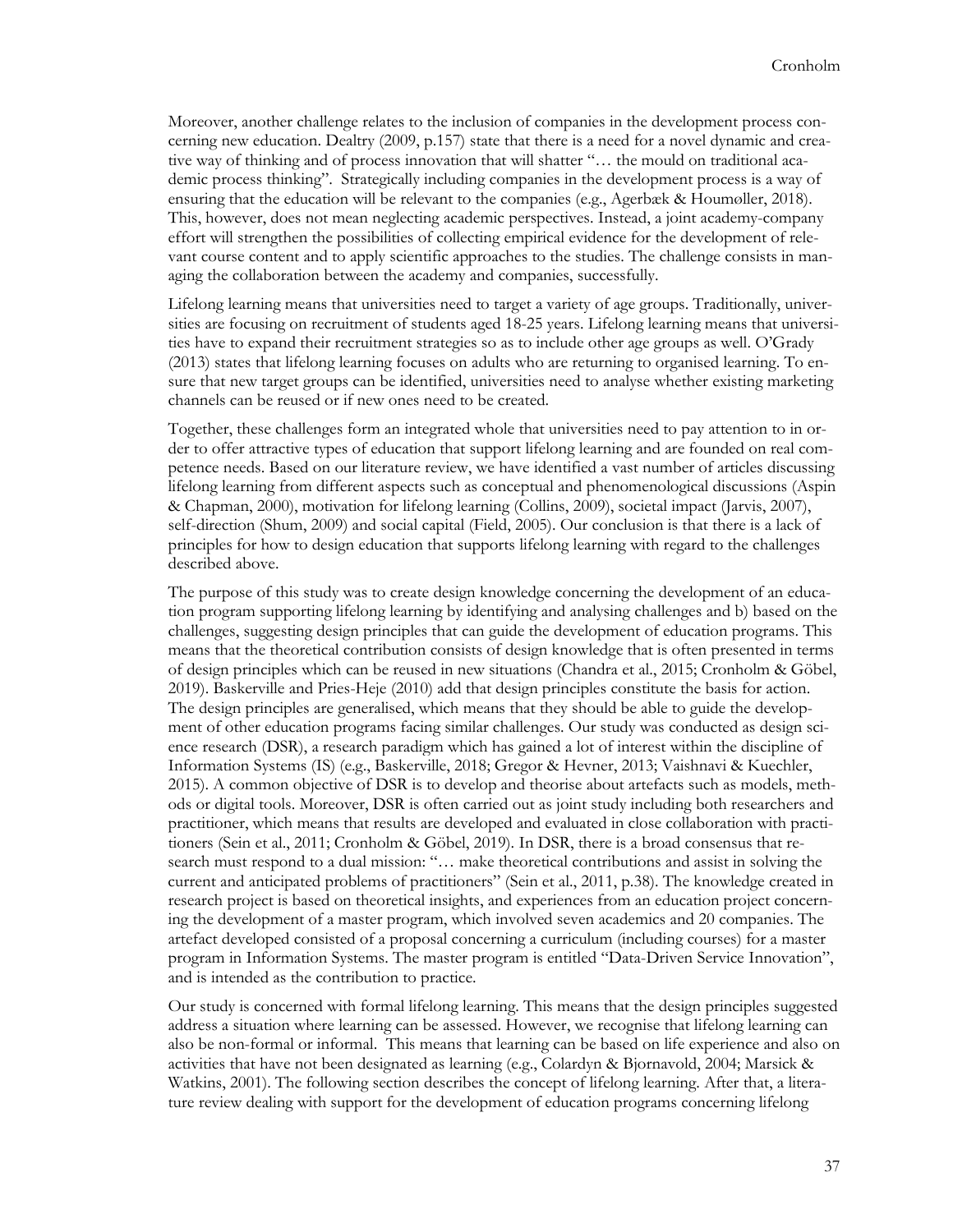learning will be introduced. Then, the research method will be presented, followed by a description of the project characteristics. After that, the identified challenges and the suggested design principles will be elaborated on. Next, a discussion concerning the findings will be presented. Finally, this will lead to conclusions being drawn.

# **LIFELONG LEARNING**

The concept of lifelong learning has been discussed for a long time. Vidmar (2014) states that the concept was discussed already in ancient Greece in terms of "… the personal, moral development of the individual … and as preparation for a career or practical work" (p.93). Furthermore, lifelong learning involves increasing employability, which implies professional development and active citizenship (Dede, 2020; Vidmar, 2014). Illeris (2003, p.13) states that lifelong learning "… has become more integrated into the labour market and employment policies of governments and international organisations such as the EU and OECD". Chitiba (2012, p.1944) reports that lifelong learning "… offers the prospect of a radical new approach especially for the higher educational process focused on the opening up traditional universities for those who want to learn lifelong". There are several definitions of lifelong learning with similar meanings, and there are also several synonyms. The Commission of the European Communities defines lifelong learning as ''all learning activity taken throughout life'' (Committee of the Regions, 2002, p.9). Chitiba (2013, p.1945) defines lifelong learning as the continuous development and improvement of the knowledge and skills needed for employment and personal fulfilment through formal and informal learning opportunities. Moreover, lifelong learning can exist at all times and in all places.

The concept of lifelong learning shares meanings with other similar concepts such as adult education, training, continuing education, and permanent education. Filipe et al. (2014) prefer to use the concept of continuing professional development. They expand the definition of lifelong learning into including, not only personal learning related to the core business, but also in interpersonal competencies such as team building, teaching and communication. Moreover, they state that continued professional development should be integrated into the framework of professional life. Watson (2003) states that lifelong learning is the lifelong, voluntary, and self-motivated search that can improve personal or professional knowledge. Furthermore, she emphasises that lifelong learning enhances social inclusion, active citizenship and personal development as well as competitiveness and employability. Chitiba (2013) states the lifelong is a process that is pursued throughout life and is based on the following pillars:

- Learning to know: mastering learning tools rather than the acquisition of structured knowledge.
- Learning to do: equipping people for the types of work needed now and, in the future, including innovation and adaptation of learning to future work environments.
- Learning to live together, and with others: peacefully resolving conflict, discovering other people and their cultures, fostering community capability, individual competence and capacity, economic resilience, and social inclusion.
- Learning to be: education contributing to a person's complete development of mind and body, intelligence, sensitivity, aesthetic appreciation and spirituality.

As mentioned above, this study is interested in formal lifelong learning that is offered by universities. Formal lifelong learning brings structure to learning and provides a systematic view because the point of departure is to understand the needs of the learner (Chitiba, 2013). Colardyn and Bjornavold (2004) add that formal learning occurs within an organised and structured context (formal education, in-company training), and that is designed as learning. It may lead to formal recognition (diplomas, certificates). Formal learning is intentional from the learner's perspective. Therefore, lifelong learning means a shift of attention from knowledge providers such as universities and private training firms, to the recipients on the demand side.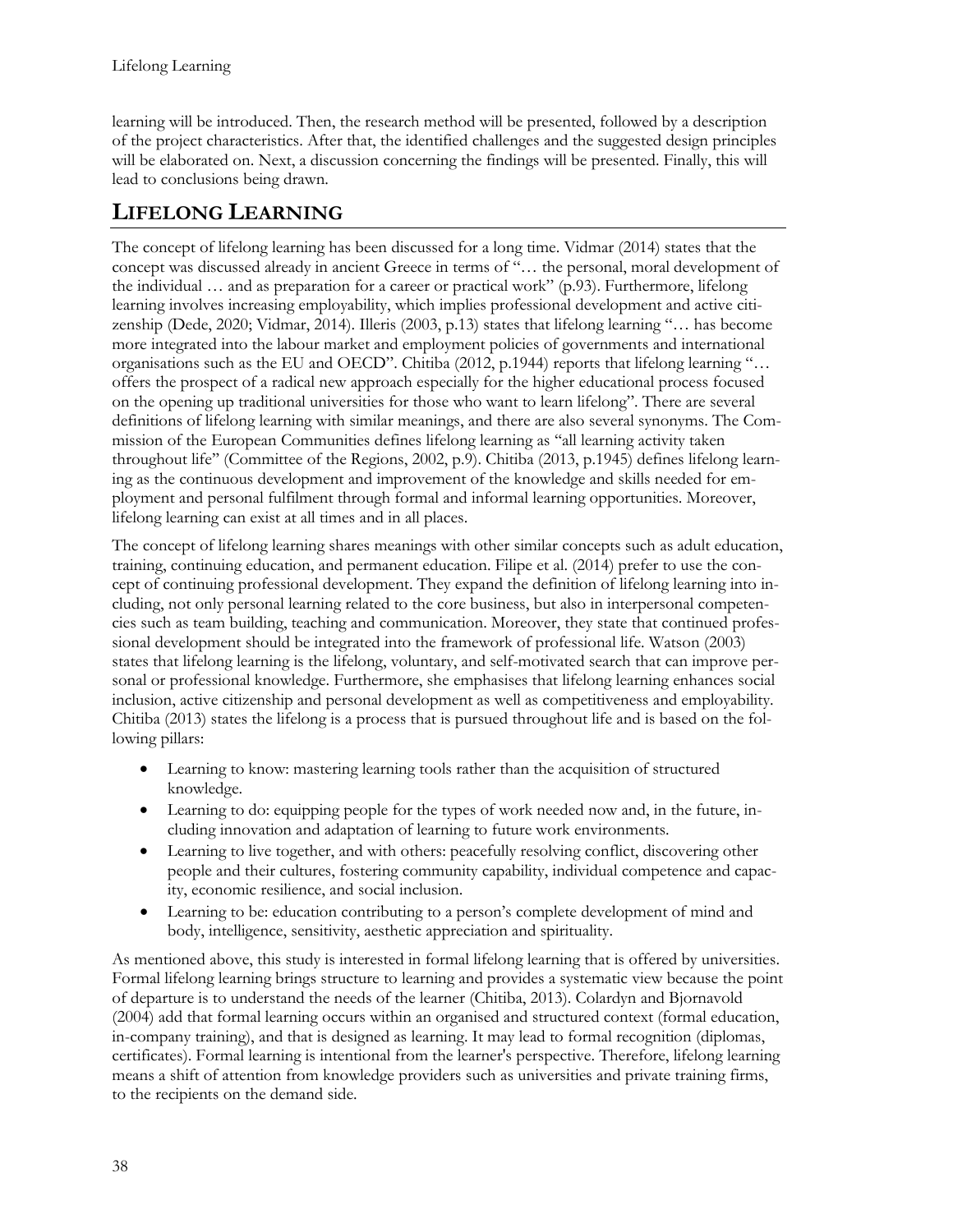Finally, Chitiba (2013) states the main drive for lifelong learning is the need to "... up-skill the population to meet the challenge of the information and knowledge society" (p.1946). Furthermore, she asserts that the most significant barriers are: a) academic staff non-acceptance and non-engagement in this process and b) lack of funds. This means that successful implementation of lifelong learning at universities requires "… not only adoption by enthusiastic innovators but also institutional structures to support the sustainability and mainstreaming of lifelong learning initiatives" (p.1946).

## **LITERATURE REVIEW**

In order to identify relevant articles about design principles that could support lifelong learning concerning education programs within the area of digital technology, we needed to formulate an appropriate search strategy. We decided to analyse journals published in the Scopus database, since this is the largest abstract and citation database of peer-reviewed literature, including the fields of technology, medicine, social sciences, and arts and humanities. To find relevant articles, we used the search criteria: recommendations, principles, guidelines, guides, strategies, advice, education program and lifelong learning, which were combined in the following search string: TITLE-ABS KEY ((*recommendations* OR *principles* OR guideline*s* OR *guides* OR strategies OR advice) AND "*lifelong learning"* AND *"education program"*) AND (LIMIT-TO (PUBSTAGE. "final")) AND (LIMIT-TO (DOCTYPE, "ar")) AND (LIMIT-TO (LANGUAGE, "English")) AND (LIMIT-TO (SRCTYPE, "j")). In total, we identified 59 articles that fulfilled the search criteria. We then read the abstracts of every article to decide their relevance to our study. Out of these 59 articles, 11 articles provided support for the design of lifelong learning in education programs. We do not claim that our literature review was exhaustive since we limited our search to journals in the Scopus database. In addition, we applied backward reference searching by reviewing relevant papers cited in the identified articles in the leading IS Journals (i.e., snowball sampling) (e.g., Naderifar et al., (2017), and articles suggested by competent reviewers of this paper.

The purpose of the study conducted by Holland (2019) is to suggest effective principles concerning informal online learning. Holland has analysed 22 articles to identify what is known about adults informally learning online. The analysis identified 21 principles formulated at a highly general level. Some examples are that learning objects should be search friendly, provide abundant resources, and that learners should be interested in the topic. All the 21 identified principles were synthesised into two effective principles concerning informal online learning, which read: (a) interaction opportunities support knowledge construction and learner empowerment; and (b) segmented, titled, and tagged learning objects facilitate personalised learning. Unfortunately, the study provides no empirical evidence concerning the synthesised principles. One important conclusion is that, in many cases, effectively employing these principles will require collaboration among relevant stakeholders.

Bass et al. (2017) present a structured model of holistic reflection. The purpose of this model is to provide an educational tool to assist midwifery students when building a reflective practice. The development of the model is guided by several principles identified in the literature. Several of these principles highlight the importance of reflexivity, critical thinking and holistic approaches. The model consists of six integrated phases: self-awareness, description, reflection, influences, evaluation and learning. So far, the model has not been evaluated in practice.

Bridgstock (2013) states that the practice of entrepreneurship in the arts is significantly different from the practice of entrepreneurship in business. Consequently, entrepreneurship curricula in arts cannot be imported from business schools. Moreover, Bridgstock (2013) suggests three iterative phases during which entrepreneurial artist identities can be developed through higher education programs. These are: career identity building, identification of value-congruent opportunities for enterprise and experiential project-based work. The study is conducted as a literature study. One conclusion is that the educational context plays an important part in the design of lifelong learning. In this case, it is emphasised that entrepreneurship is not a subtopic within a business-related curriculum, but is a complex set of qualities, beliefs, attitudes and skills that underpins all areas of working life.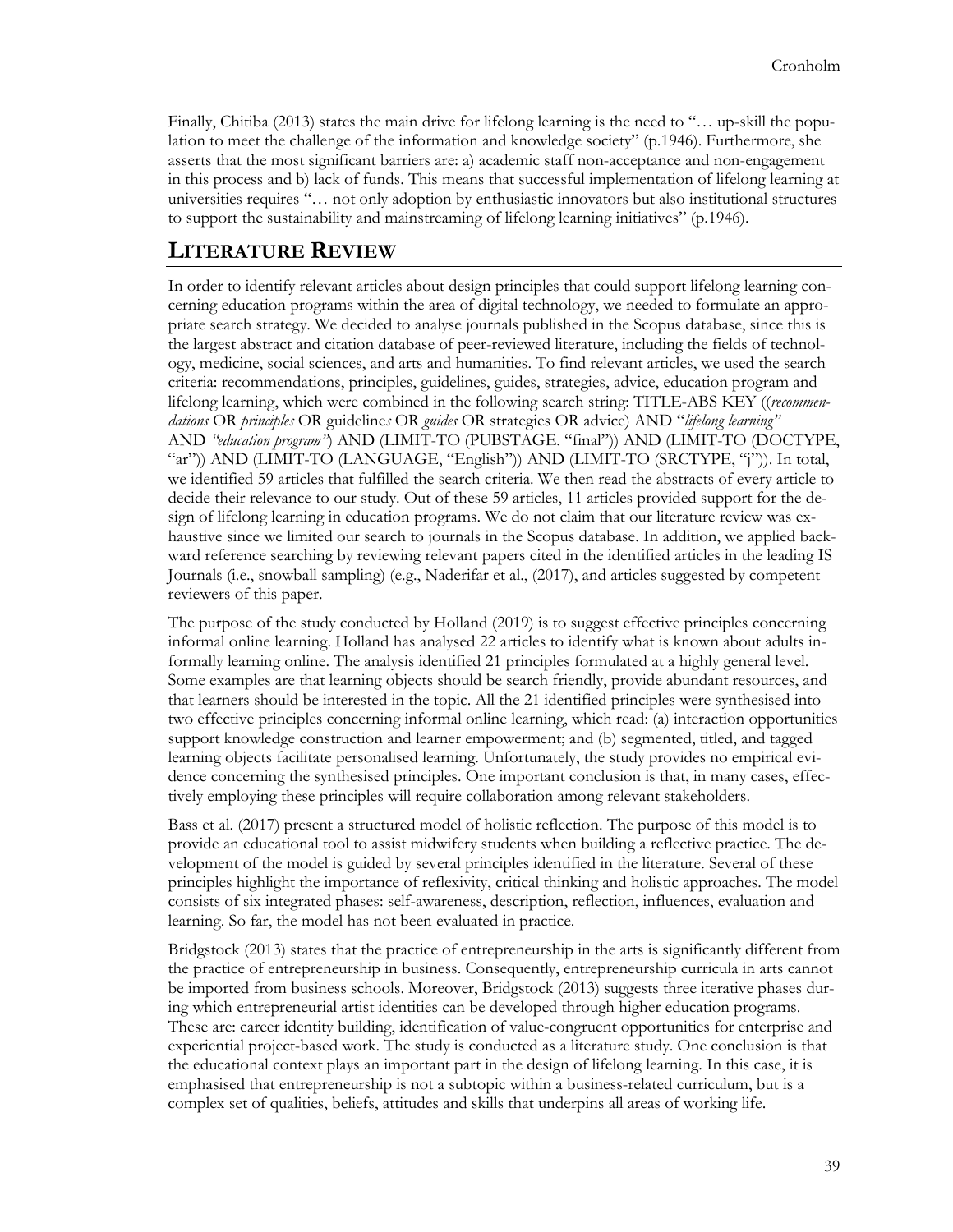The purpose of the study conducted by Dusenko et al. (2016) has been to examine how innovations are used within education. More specifically, the authors have investigated the use of e-Learning as Internet and multimedia-based instruction at universities and its role in university students' acquisition and reinforcement of knowledge. One conclusion is that e-Learning is unlikely to replace traditional education completely. It will create new teaching and learning opportunities and additional conditions for personal development, advanced training and lifelong learning. This conclusion is based on a theoretical study.

Dzakira et al. (2012) have conducted a case study to analyse factors contributing to successful blended learning from a student perspective. The case study includes a business communication course involving 16 students. The identified contributing factors for the attainment of successful blended learning are an innovative shift from a presentational format to active learning; access to personalised learning, resources and experts; flexibility and accommodation for learners and teachers of diverse backgrounds; interaction and sense of community; and cost-effectiveness.

Filipe et al. (2014) have analysed continued professional development (CPD) regarding medical competence. The purpose of their paper is to review best practices to promote effective CPD. Moreover, Filipe et al. (2014) state that an effective CPD scheme should contain three quality components: a) professional improvement that ensures personal learning related to the populations' changing needs and developing healthcare service, b) effective learning interventions should be designed upon clear, attainable, and measurable learning outcomes and offer relevant and evidence-based content to the physician's clinical practice, and c) it must be accountable, transparent, amenable to regulation, and useful for assuring quality in the process of re-licensure.

The article presented by Forman et al. (2002) suggests that e-learning contributes to enhanced learning in education programs. The authors argue for a shift from teaching to learning that focuses more on the learner than on the institution. Forman et al. (2002, p.82) state that "Institutions, equally, have to change their mental set and move away from traditional learning modes to more innovative, and participative ones". The article concludes that only learners who have acquired skills for learning how to learn will benefit from e-learning. Moreover, Forman et al. (2002) conclude that successful learners are more likely to have the following abilities: a) organisational skills to manage academic as well as other social responsibilities, b) sufficient independence for working alone, and c) involvement in lifelong learning and knowledge to identify and quantify the learning required for necessary assessment.

Omrani et al. (2012) report from a study regarding the lifelong learning of physicians, within which a comparison was conducted between an e-learning method and a traditional learning method. One conclusion is that instructional and motivational design should be used for more advanced electronic continuing medical education programs.

Jones et al. (2017) have studied a postgraduate program regarding surgical training. They state that once surgeons are in practice, they risk experiencing a performance plateau. Moreover, they state that existing education materials have not been structured into longitudinal pathways for lifelong learning. The purpose of their study was to develop a master program on the subject of lifelong learning. The development of the master program was based on discussions with companies, and a survey sent out to a branch organisation. The authors conclude that the developed master program embraces the concept of lifelong learning, and that its curriculum evolves from being organised according to basic principles into harbouring a more complex content. Jones et al. (2017, p.3061) explicitly state that "lifelong learning should be a better way to teach and learn".

Van der Vleuten et al. (2010) present lessons learnt from experiences regarding an assessment of professional competence, and state that these lessons can also be read as general principles of assessment programs. Some interesting lessons learnt are: competence is specific, not generic; objectivity is not the same as reliability; assessment promotes learning; validity lies in the users of the instruments, more than in the instruments; and formative and summative assessment are typically combined.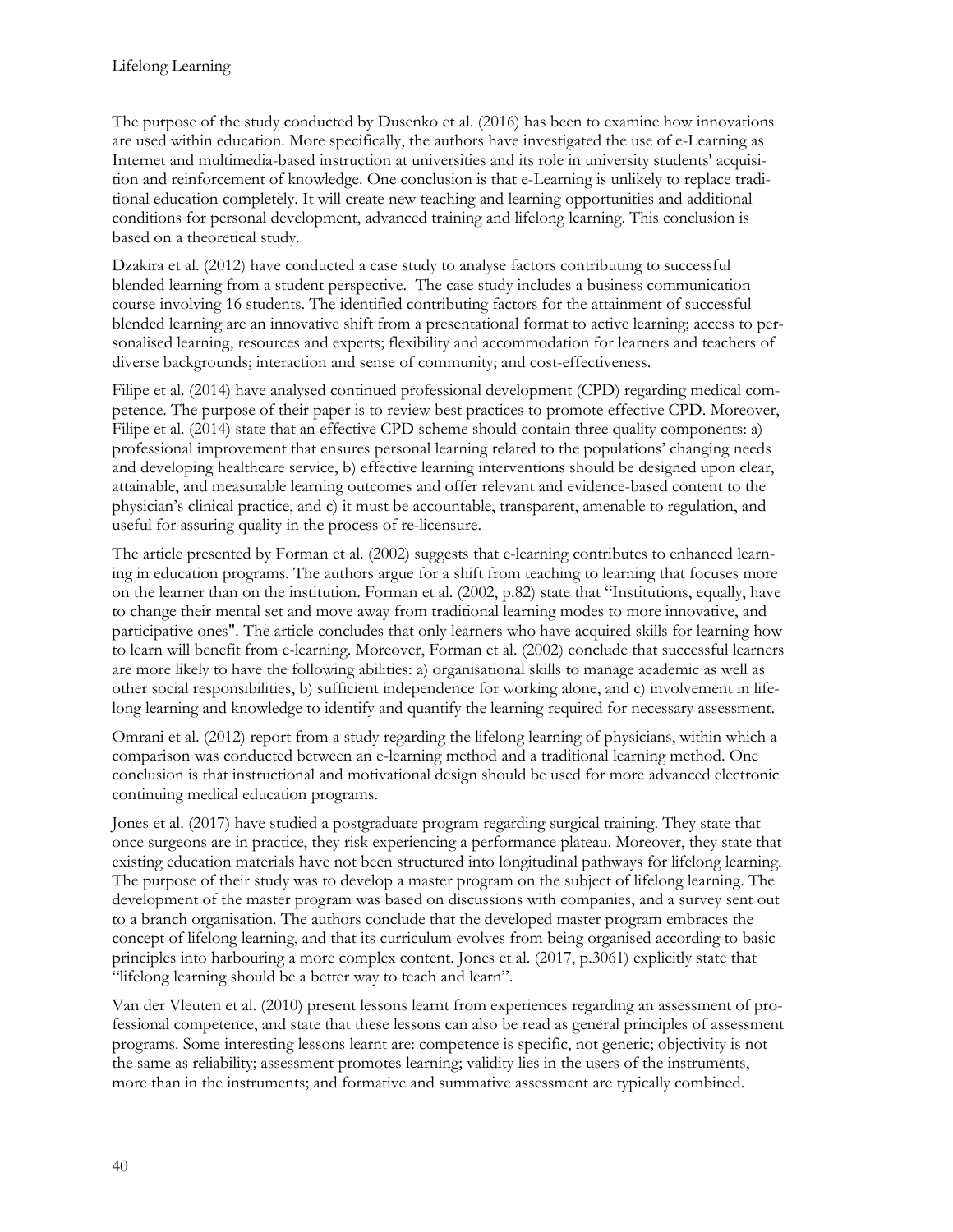Yamashita et al. (2015) have studied motivation for learning in relation to age among adults. They state that mature adults generally have a lower motivation for learning than young adults. In their study, they have identified factors that will promote learning among the more mature. The factors have been categorised as either personal or environmental factors. The identified personal factors are age, gender, race, number of household members, income, years of education, employment, religious affiliation, social life with friends, and self-rated health. The identified environmental factors are reasons for the program participation, the number of courses taken, and the travel time required when taking a program.

Shum (2009) presents a model entitled: "A Learning Model Emphasizing Experience and Practice", which aims to empower the process of lifelong learning. The model includes some specific actions: formation of student unions, promoting the participation of adult students in classroom teaching, and learning for capacity building and empowerment. One suggested guideline is "Participation in Curriculum Development". This guideline emphasises the importance of involving learners in making various decisions relating to curriculum development. The authors have collected empirical evidence by conducting a survey and interviews. Shum (2009, p24) concludes that "… empowerment of the elderly in the learning process also enhances their participation at both the courses and activities organization level as well as the classroom teaching and learning level".

Buhl and Andreasen (2018) have analysed massive open online courses (MOOCs). They state that the MOOC phenomenon has created optimism as well as scepticism. The optimism is based on the potential due to the "massiveness" and "openness" which can provide expanded space in terms of self-directed learning for more people. However, self-directed learning "… may lead to misunderstandings of the ways in which "massiveness" and "openness" work for users" (p.160). One important conclusion is that MOOCs may not be the ultimate solution. The authors emphasise that it is vital to analyse the implications of MOOC implementations further.

Dunlap and Lowenthal (2013) have studied how postsecondary educators can use the Web 2.0 technologies (e.g., blogging, social networking, document co-creation, and resource sharing) to create learning opportunities that can support students when developing the skills needed for lifelong learning. The authors state that these technologies have the potential to support lifelong learning endeavours. The article concludes that a) it is time to evaluate the efficacy these technologies, and b) there is need for experimenting with different ways of using these tools to meet educational goals with varying audiences of learning.

Wilson et al. (2007) state that current education systems cannot really support lifelong learning. The purpose of their article is to suggest an alternative system that emphasizes symmetric connections with a range of services both in formal and informal learning. Moreover, they argue that virtual learning environments (VLEs) offer the dominant design alternatives in educational technology today. The authors are challenging this dominance and claim that models concerning personal learning environment "… will develop in sophistication, making the VLE a less attractive option, particularly as we move into a world of lifelong, lifewide, informal and work-based learning" (p.37).

Koper (2004) has analysed requirements for the development of a learner-centred and learner-controlled approach concerning distributed lifelong learning in Europe. The article presents a few challenges, and actions that could be taken, to address the challenges. Koper (2004) states that a) European institutes should set up serious collaborations with other national and international institutes to establish learning networks for lifelong learning, b) the management style should allow some sort of openness and self-organisation in the collaboration between the institutes, and c) the most significant challenge from a pedagogical perspective is to implement a learner-centred approach.

Talmage et al. (2018, p.109) state that "The literature regarding lifelong learning is robust, while the literature on lifelong learning institutions, centers, and programs remain under-researched in comparison". The authors adopt an institutional perspective in order to elaborate on directions (themes) that post-secondary education should consider with respect to lifelong learning. One purpose of the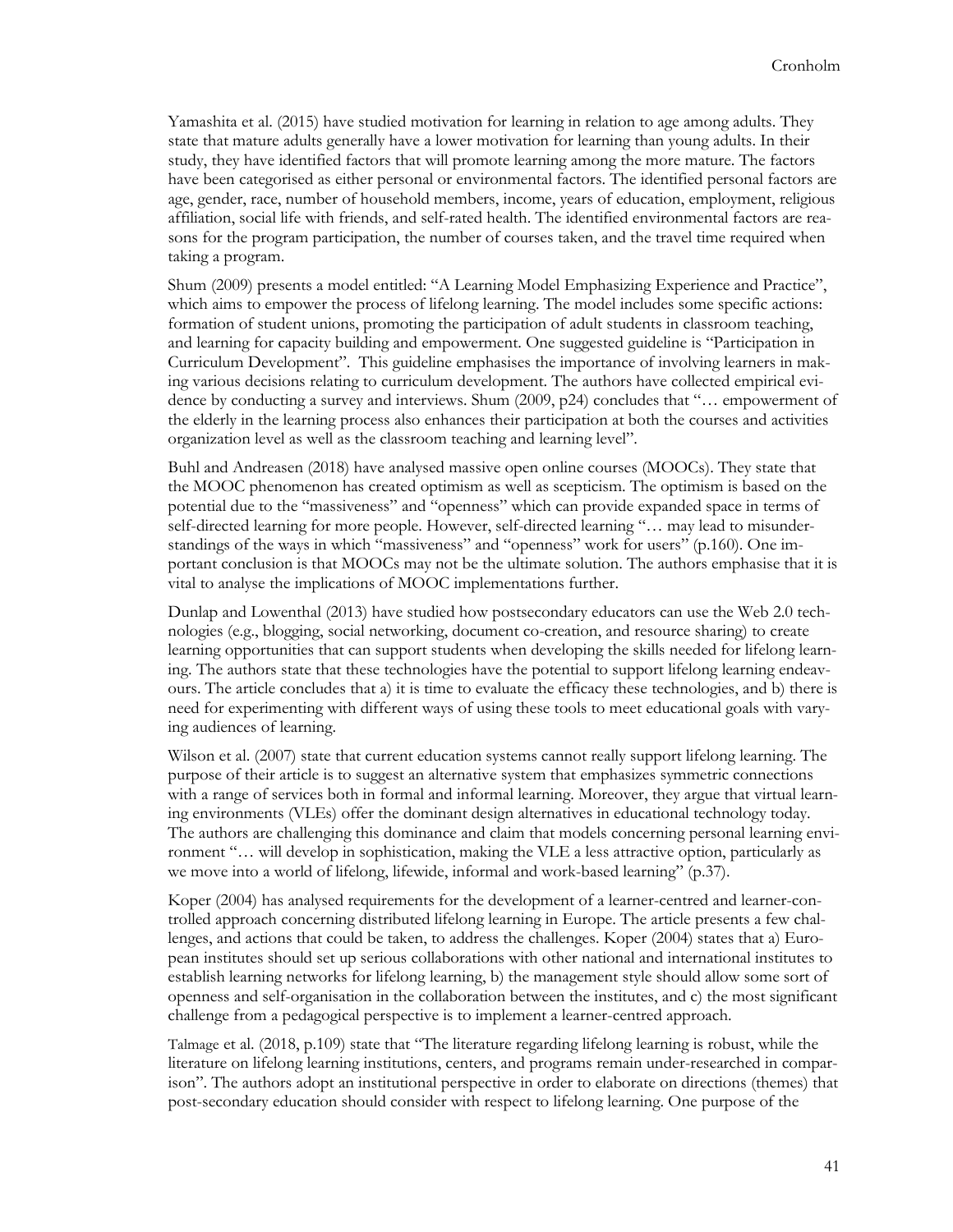themes and directions is to guide future research and practice. The directions are: What are effective lifelong learning strategies to help older adults reach their highest potential(s) for physical and cognitive health?, How does lifelong learning transform the lives of older adults?, How might lifelong learning institutes continue to serve their current populations while also working to reach and serve other older adult populations?, How do we design and structure lifelong learning programs and institutes that will sustain or thrive for the long-term and have long-term impact for lifelong learners?, How can lifelong learning institutes effectively utilize current and emergent technologies for learning in their programs?, How might lifelong learning institutes effectively encourage creative expression?, How must lifelong learning institutes adapt to effectively reach older adults, especially diverse populations not currently engaged with lifelong learning?, What are effective strategies and pedagogies for older adults?, What is the place for and benefits of intergenerational learning in lifelong learning programs?, What are effective ways to evaluate lifelong learning institutes and their programs/programming?, What role does community-building play in lifelong learning?, and Which roles do community partnerships play in lifelong learning?

Finally, Zitter (2010), has applied a design perspective on learning. The research question reads: "how we can design and improve project-based, ICT-supported learning environments in higher professional education?" (p.18). The author has used a specific logic called CIMO (context, intervention, mechanisms, outcomes) (Denyer et al., 2008). The purpose of CIMO is to support the creation of a problem structure and the formulation of a solution. Zitter (2010) concludes that CIMO-logic helped to structure the scientific knowledge generated in a way that makes it applicable in practice. Another conclusion is that "… the selected professional objects and technology played across the dimensions of acquisition-participation and simulation-reality, throughout the project-based, technology enhanced learning environment" (p.101).

In summary, all the reviewed articles provided insights that are valuable to our study. However, some remarks need to be mentioned:

- The first remark is that none of the studies reviewed have specifically developed support for lifelong learning concerning education programs that have taken into consideration the rapid development of digital technology. We recognise that lifelong learning is essential to all fields of education. However, we concede that due to the rapid development of digital technology, education programs in this field require continuous adjustments concerning lifelong learning.
- The second remark is that most of the reviewed articles lack empirical evidence based on primary data (one exception is Shum et al. (2009)). This means that the suggested models, principles or strategies have not been evaluated in practice.
- The third remark is that several of the articles discuss lifelong learning as an outcome of participation in courses, and not as a collaborative effort concerning *design, participation and evaluation* of courses.
- The fourth remark is that several of the articles are focused on lifelong learning concerning individuals, and not on lifelong learning for organisations.
- The fifth remark is that the support (strategies, recommendations, guidelines, advice) for the design of lifelong learning suggested in the reviewed articles are normative and not prescriptive. Gregor (2006) states that support informing about *what to do* is normative, while support informing about *how to do* something is prescriptive.
- The sixth remark is that the articles that included interaction with stakeholders outside the university have mentioned the collaboration aspect as a positive factor.

# **THE RESEARCH METHOD**

As mentioned in the "Introduction", this study was conducted as design science research (DSR). The specific DSR method we have used is Action Design Research (ADR) (Sein et al., 2011). There are several reasons for choosing the ADR method. One reason is that an ADR project should include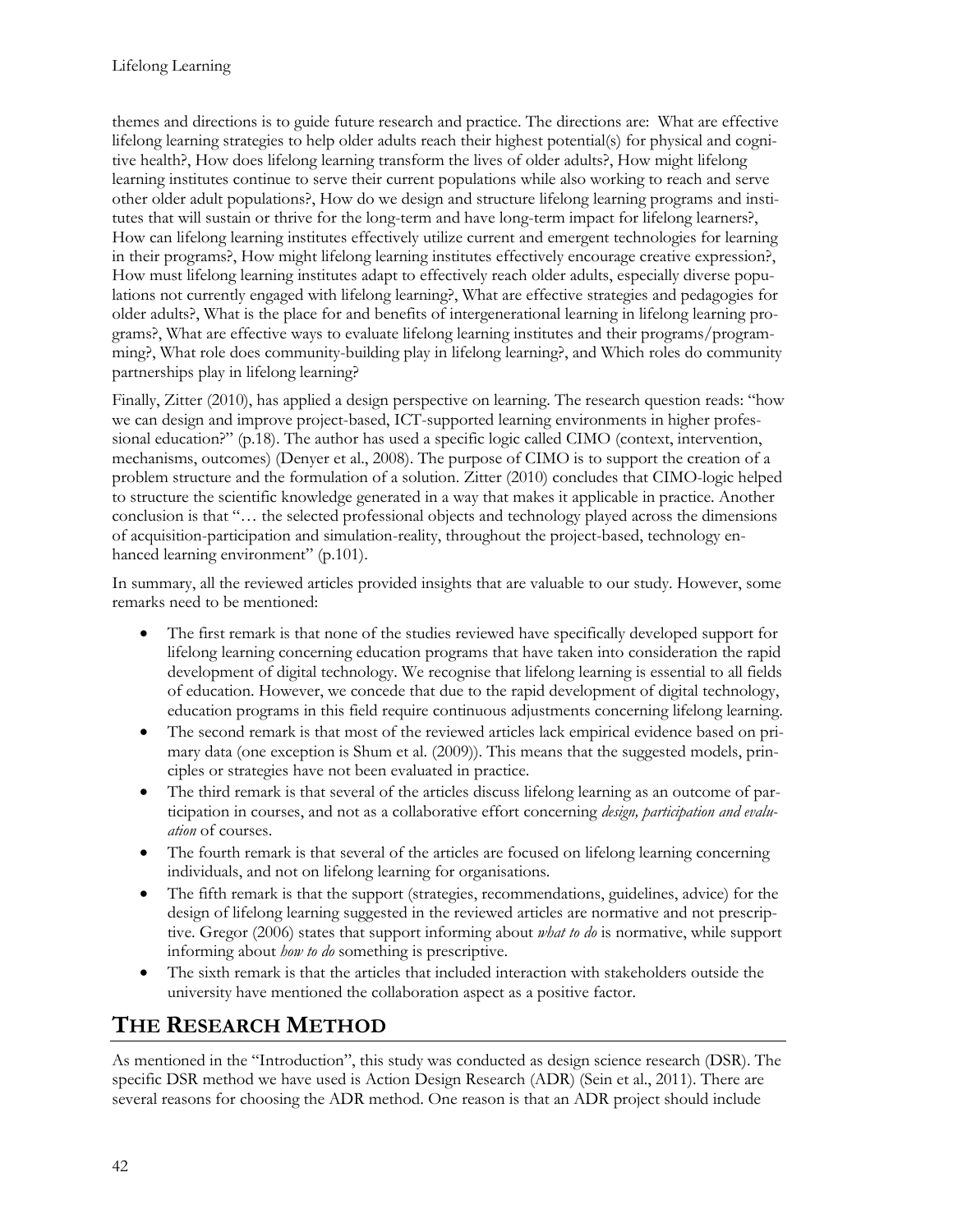both researchers and practitioners to embrace theoretical, technical, and practical perspectives (Sein et al., 2011). This means that the ADR method caters for both researchers' and practitioners' interests. Another reason is that the ADR method is the most-cited DSR method, thereby increasing the likelihood of our findings attracting some interest. A third reason is that the ADR method explicitly encourage an ADR project to develop design principles.

The ADR method consists of four stages which are: Problem Formulation (identifying and conceptualising a research opportunity based on existing theories and technologies); Building, Intervention and Evaluation (realising the design of the artefact and articulating the design principles); Reflection and Learning (moves conceptually from building a solution for a particular instance to applying that learning to a broader class of problems); and Formalising of Learning (the situated learning from an ADR project should be further developed into general solution concepts) (see Sein et al., 2011, for a detailed description). Each stage includes principles that guide the method user (see Figure 1).



**Figure 1: The ADR method: Stages and Principles** (Sein et al., 2011)

In the first ADR stage, Problem Formulation, relevant literature was reviewed to learn what is known about existing challenges and support concerning the design of lifelong learning in education programs for the study of digital technology. Interviews were conducted with the participating companies to identify their competence need and the flexible education forms they preferred. In total, were 50 interviews conducted with managers and IT consultants.

The purpose of the second ADR stage, Building, Intervention and Evaluation, was to A) Propose education in terms of courses or course modules concerning data-driven service innovation. We analysed the interviews with the purpose of categorising similar competence needs by using the Grounded Theory Method (GTM); the analysis included the phases of open coding, axial coding and selective coding (Strauss & Corbin, 1998). Urquhart et al. (2010) state that "Grounded theory is a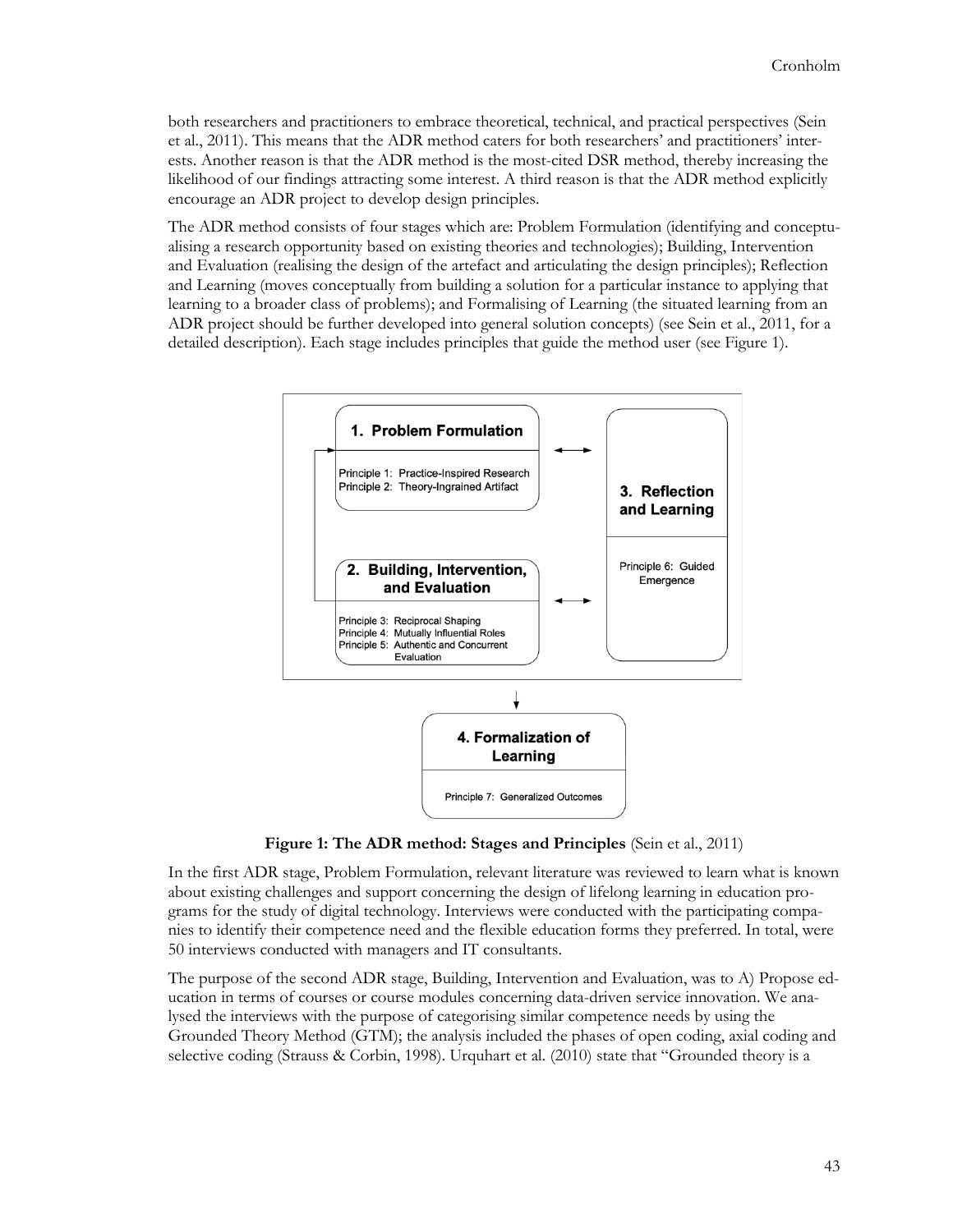qualitative research method that seeks to develop theory that is grounded in data systematically gathered and analysed" (p.357) and that it "... has proved to be extremely useful in developing contextbased, process-oriented descriptions and explanations of information systems phenomena" (p.358);

The character of the evaluation process was naturalistic, which is always empirical and encompasses all the complexities of social practice in real organisations (Venable et al., 2016). To ensure the relevance of the education, researchers and practitioners from the participating companies jointly compared the suggested courses that would correspond to the companies' competence needs. The relevance and quality of the courses were also jointly evaluated after the courses had been completed. The evaluation was conducted through interviews with the teachers and practitioners who participated in the courses. The practitioners also participated in a survey of the quality of the course. The results from the evaluation created a base for a redesigning of the courses. This meant that the evaluation involved real users, real problems and real systems, which representing three critical ingredients in empirical evaluation (Sun & Kantor, 2006). To summaries, the design and evaluation of the courses were a) guided by both theoretical insights from the literature review and empirical evidence and b) conducted in close collaboration with the companies. In this way, we could ensure that the suggested courses were relevant to the companies. Zimmermann et al. (2007, p.562) state that collaboration is incredibly valuable when organisations "… share certain characteristics, interact with one another or have established certain relations between each other." In the ADR project, the organisations shared an interest in developing an education program supporting lifelong learning based on existing competence needs.

During the third stage, Reflection and Learning, we identified and analysed challenges experienced in the ADR project which were related to the design and evaluation of the courses. Furthermore, we also analysed possible relationships between the challenges. The purpose of this exercise was to identify possible reasons for the challenges. We used root-cause analysis, which is a systematic tool for detecting causes and effects (Rooney & Heuvel, 2004). Moreover, at this stage, the design principles emerged. Baskerville and Pries-Heje (2010) state that design principles are prescriptive in nature and constitute the basis for action. Cronholm and Göbel (2018) add that one of the purposes of design principles is to support designers in their tasks by informing them what to do and how to do it. The formulation of design principles and courses were developed alternately and in close interaction. The formulation of the design principles was based on how the courses were designed and evaluated in the ADR project. At the same time, the courses were iteratively shaped and reshaped by the emerging design principles. This means that the iterative development of the design principles and the development of the courses mutually supported each other. The objective of the fourth stage, Formalising of Learning, is that the situated learning from an ADR project should be further developed into a general solution. This meant that we generalised the emergent design principles for them to be reusable in new situations. To ensure that the design principles were consistently formulated, we have used the formula suggested by Walls et al. (1992): "If you want to achieve goal X, then make Y happen".

## **PROJECT CHARACTERISTICS**

The ADR project was carried out through participation with seven academics from the university and from twenty companies. The academics involved worked both as researchers and as teachers. Four of them belong to the discipline of information systems, two belongs to the discipline of teaching and learning, and one to the discipline of business and administration. This meant that the project environment included an interdisciplinary composition of academics. The selection of academics was based on the project's need for specific competences. As mentioned in the "Introduction", the master program is entitled "Data-Driven Service Innovation". The "data-driven" competence was held by academics from the discipline of information systems, while the academics from the discipline of business and administration were knowledgeable regarding "service". The reason for also engaging academics from the discipline of teaching and learning was to add competences regarding pedagogies related to distance learning.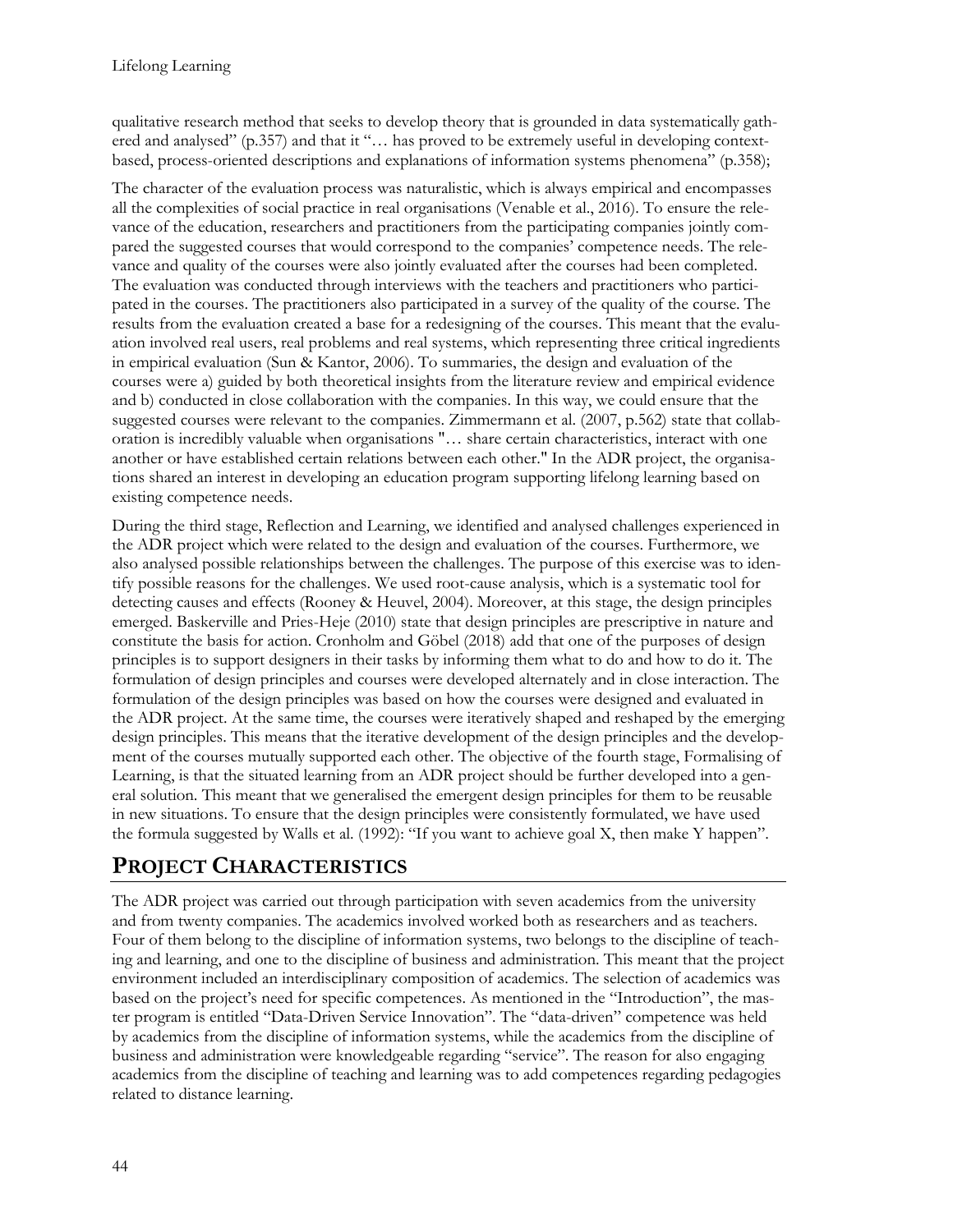A majority of the participating companies were IT companies, and some of the companies have other core business than IT such as car production, retail or telecom. The participating representatives from the companies hold positions such as: IT Quality Managers, Head of Architecture and Solutions, IT consultants, Manager of Consumer Services, Business Manager, CEO, IT Process Framework Manager, and Manager Consumer Sales. The mix of academics and participating companies meant that perspectives from different disciplines and practices were applied to the development of the master program.

The ADR project can be characterised as highly collaborative since there was frequent interaction between academics and practitioners. The interactions consisted of: a) Arrangements of dyadic academic-practitioner meetings with all the participating companies. One dyadic meeting meant that 1-2 academics interacted with one organisation (2-3 practitioners) at a time to identify competence needs or discuss course development, and b) Joint workshops that involved all the academics and all the companies. Due to this close collaboration between academics and practitioners, the traditional roles of academics and practitioners to some extent started to overlap. The practitioners acted as "reflective practitioners" (Schön, 1983) and the academics as "practice-inspired academics" (Goldkuhl et al., 2017). This expansion of the traditional roles of the academics and practitioners facilitated collaboration and mutual learning.

One consequence of the dyadic academic-practitioner meetings was that they resulted in mutual learning among academics and practitioners. The academics learned about the practitioners' competence need and the practitioners learned about the university as a partner for knowledge development. However, we realised that the learning from the dyadic meetings was highly contextual. We realised that we could use the workshops, that involved all the companies and academics, as a tool for generalisation. A consequence of the workshops was that they enriched the course design. The involvement of all the companies in the workshops also meant that they learned from each other by sharing business knowledge.

The development of the courses was based on real competence needs expressed by the practitioners. The courses were jointly developed, several of the practitioners acted as guest teachers during the realisation of the courses, and both teachers and practitioners participated in the evaluation of the courses. The ADR project included nine work packages (WP) that were carried for four years. The involved work packages were: WP 1 Identification of competence needs and resources, WP 2 Engagement of the Admission Office and the Communications Office, WP 3 Environmental scanning, WP 4 Course development, WP 5 Realisation of courses, WP 6 Course evaluation, WP 7 Reflection and learning, WP8 Competence development of teachers, and WP 9 Implementation of the master program in the regular course offerings. In total, ten courses were developed. The courses are presented briefly at the end of the section "Findings".

## **FINDINGS**

The findings are structured according to the identified challenges in the ADR project concerning lifelong learning regarding the development of an education program. The challenges are based on empirical experiences identified in this project. The challenges identified are: lack of strategy for how to handle rapid development of digital technology, time-consuming internal bureaucratic processes, lack of knowledge about validation of prior learning concerning work experience, lack of management of continuous competence development of teachers and lack of knowledge regarding how to ensure practical relevance and retain scientific rigour. For each subsection below, we begin by describing the challenges and then how they have been dealt with. To illustrate the companies' views on the challenges, references to several quotes will be made. After presenting the challenges, we will supply an analysis of relationships between them to clarify causes and effects.

In the final subsection, we will present the design principles based on experiences of how the challenges were handled within the ADR project. The fact that the description of the challenges has been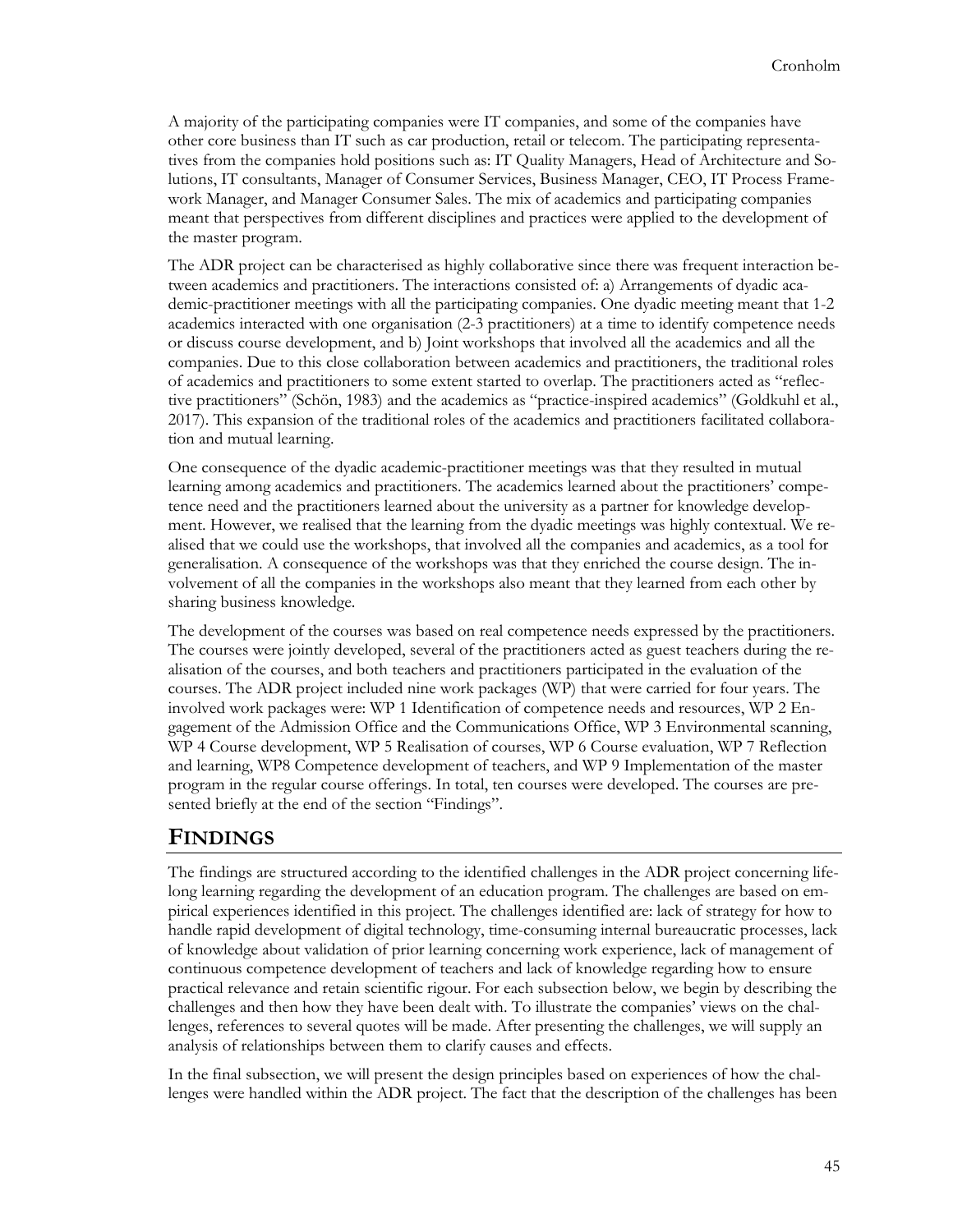granted more attention than the design principles should not be understood as an imbalance. To gain a better understanding of the foundation of the development of the design principles, we realised the necessity of being transparent and of describing the challenges in detail. Therefore, the challenges and design principles are to be regarded as an integrated whole, since the design principles reflect the challenges. The relationship between the challenges (problem) and the design principles (solution) is adequately worded by Reid (1986): "a perfect formulation of the problem is already half the solution". Moreover, to enhance the reusability of the design principles, it is recommendable to offer rich contextual descriptions of implementations based on the principles (e.g., Chandra Kruse & Seidel, 2017; Lukyanenko et al., 2017).

## IDENTIFIED CHALLENGES

### **Lack of strategy for how to handle rapid development of digital technology**

Universities want to be attractive to students. Hence, it is crucial to offer a rich learning environment including courses that appeal to a broad spectrum of students. From the perspective of lifelong learning, it is therefore essential for universities to keep up with the rapid development of modern digital technology. This means that universities continuously need to revise and improve education programs.

In the ADR project, we identified a lack of support (e.g., strategies, processes, routines, guidelines) at the university regarding how to keep up with the rapid development of new technology. Updates of education programs were usually carried out on an ad-hoc basis and often based on program managers' individual preferences. The lack of strategy meant that there were no clear goals or directions for the development of the education program. It also meant that the direction chosen for the updates of the education program was not always based on the companies' competence needs. Based on a comparison of the current situation at the university and the result of the interviews with the companies, the project group learned that the university needs a strategy that clarifies what should be done for whom, and how value can be offered to the companies.

Furthermore, the project group learned that a strategy includes regularly market analyses concerning: a) the companies' need of competence development and b) what other actors on the market are offering. A strategy should guide the university to carry out frequent reality checks that ensure that the education programs harmonise with the companies' request for competence development. Hence, a strategic plan could help the university to develop appropriate goals and help involved actors (e.g., program managers, education leaders) to focus on what is essential. Based on the interviews, we have also experienced the importance of collecting competence needs from different roles (e.g., managers, IT consultants), since they can contribute with significant perspectives on managerial/leadership aspects and hands-on knowledge. It is essential to understand that universities, in most countries, exist in competitive contexts. If universities fail to be attractive, the companies will turn to private training firms. Therefore, universities need to map and measure up to the competition.

A strategy should also include guidelines for conducting an environmental scan. In the ADR project, the environmental scan was seen as a useful tool that could help the shaping of goals and strategies. The environmental scan included analyses of: a) education offered regionally, nationally, and internationally by other universities and private training companies, b) the increasingly rapid changes of digital technology, c) research results, and d) possible changes in governmental regulation. Finally, the project group learned that the strategy needs to be formally documented, shared and mutually agreed upon by all involved actors since it affects all levels and positions.

Some quotes from the companies, which are related to the lack of strategy read:

• "The structural transformation is changing rapidly. Companies and individuals need modern tools to keep up with rapid development of new technology".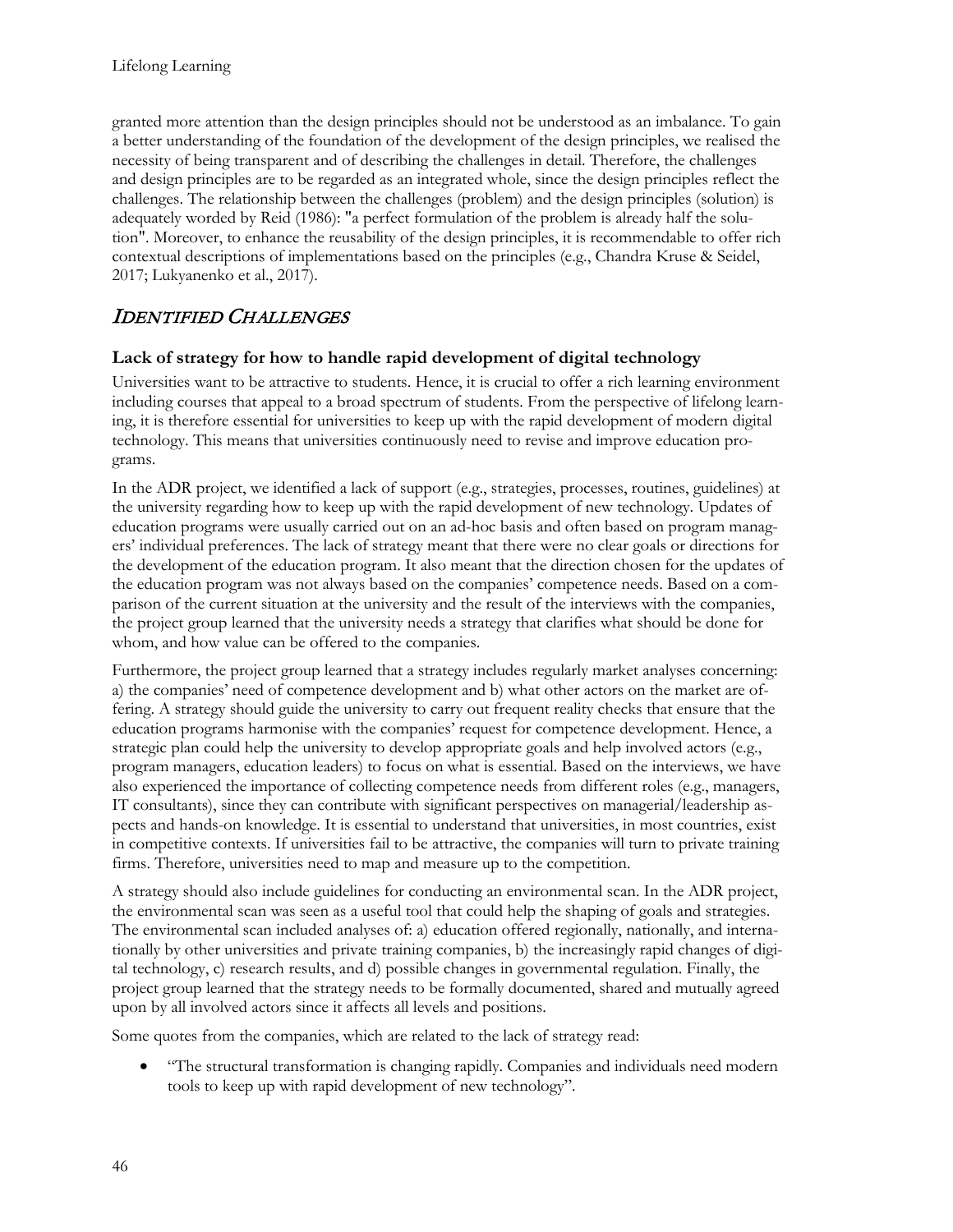• "Universities need to be competitive and flexible to retain their position as a market leader of higher education. Otherwise, there will be a disruption concerning how education will be organised and by whom".

#### **Time-consuming internal bureaucratic processes**

The challenge faced, due to time-consuming internal bureaucratic processes, is based on the observation that it can take up to three years to launch a new education program. We also noticed that applications from students often have to be submitted six months before a freestanding course or an education program commences. To learn more about how the processes concerning development and implementation of new education programs or courses are handled, we analysed regulative documents and process descriptions. Not surprisingly, we found that the processes are based on existing laws and statutes. Moreover, these processes are rigorously described, and there is no room for flexibility.

The challenge can be viewed from at least two perspectives, which we call for a university perspective and as well as a company perspective. From the university perspective, it is of most importance to follow the regulations decided on by The Swedish Council for Higher Education and local regulative documents developed at the university. The regulations decided on by The Swedish Council for Higher Education can be found in the Higher Education Act and Higher Education Ordinance. The purpose of these regulations is to govern the operations of higher education institutions in Sweden, and this includes several laws and statutes. The local regulative documents developed at the university are based on the Higher Education Act and Higher Education Ordinance. These local documents prescribe that several internal competent bodies should be involved in different stages of the development and implementation process concerning new education programs. The function of the competent bodies is to recommend approval or rejection of new education programs, and the vicechancellor's task is to make the final decision. The analysis of the development and implementation processes regarding new education programs identified that there are significant lead times between some of the activities in the processes.

From the perspective of the companies, the processes of developing and implementing new courses are too time-consuming. Their view is that the university is too inefficient. To be competitive, companies cannot afford to wait for several years. They need competence development here and now. If the university cannot offer an education that satisfies a competence need, when the companies require it, the companies will turn to alternative suppliers such as private training firms. This means that the companies regard existing bureaucratic processes as a barrier for competence development.

Based on the analysis, we can conclude that current processes have not been formulated from a company perspective. Instead, they have been designed from a one-sided internal university perspective, prescribing how to adhere to legal and regulatory issues. This one-sided perspective could hamper lifelong learning, since companies need fast and flexible access to modern courses that are relevant to their competence need. It also seems that the existing processes can be made more efficient and effective without tampering with the regulations.

It is evident that there is a conflict between the university perspective and the company perspective. The university prioritises a process that ensures that laws and statutes are followed as opposed to the companies' need to speedy acquisitions of new knowledge to help them retain their competitiveness. Moreover, the university wants to be an attractive academic institution that offers up-to-date education programs, while at the same time following time-consuming regulatory documents and processes. On the other hand, the companies have a weak understanding of the regulations that the universities are required to follow. They just want access to education and are primarily not bothered with legal aspects. Undoubtedly, there seems to be a lack of understanding between the two perspectives. Based on these observations, we state that the university needs to find a better balance and a pragmatic solution to solve potential conflicts.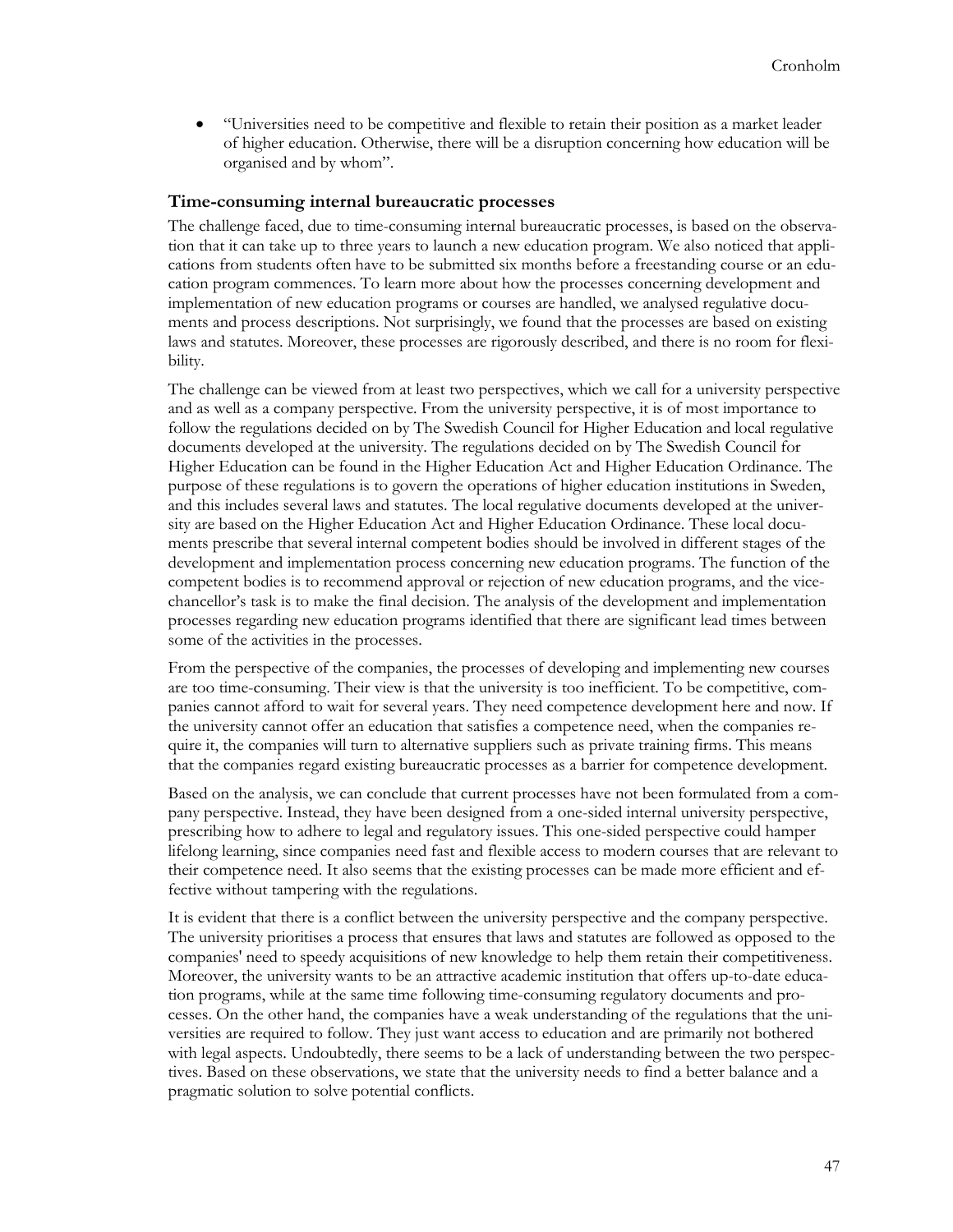Examples of quotes from the companies that are related to this challenge are:

- "Currently, lifelong learning is mostly taking place internally at our company or at private training firms. To contact universities is not in our mindset".
- "One problem, in this respect, is that the universities' financial systems are based on fulltime equivalents [students that are studying full-time] while the companies prefer short courses comprising 2-3 credits. The current financial systems do not support lifelong learning. There must be better incentives for the universities to organise freestanding courses".

#### **Lack of knowledge about validation of prior learning concerning work experience**

Education programs concerning lifelong learning will attract students of different age groups, which have different formal prior learning. Traditionally, universities in Sweden target students between 18 and 25 years. Lifelong learning means targeting a new age group. This is a group that sometimes lacks formal education, but with substantial work experience. In Sweden, universities can admit students that lack formal degrees. This is only possible if the students have corresponding proof of prior learning in terms of work experience. To promote lifelong learning, the Swedish Minister for Higher Education and Research strongly encourage universities to admit students based on work experience. The Swedish Council for Higher Education (2020) state that the recognition of learning such as work experience "… facilitates and broadens access to higher education for non-traditional students". The challenge lies in that the analysed university had no established procedures for admitting students to a master program that lack a formal bachelor' degree. Our environmental scan informed us that the case is the same for several other universities in Sweden.

Moreover, our analysis identified that there is no national recommendation concerning how Swedish universities should evaluate work experience. The Swedish Council for Higher Education refers to the autonomy of the universities, which means that universities can develop its own local procedures. In the ADR project, we found that approximately 20% of the total number of applicants requested validation of work experience. In effect, this meant that the lack of established procedures constituted a massive barrier for lifelong learning. It also meant that ad-hoc procedures were applied to validate prior learning with regard to work experience.

Admitting students on the basis of work experience means establishing a process that allows for prior learning to be recognised and measured, regardless of where it has been acquired. In the ADR project, we developed criteria that were based on a) discussions with the Admission Office at the university, b) an analysis of how other universities have met this challenge and c) discussions with the companies involved. The developed criteria were both general and specific, and they were both quantitative and qualitative. The purpose of developing general criteria was to minimise re-validations if students applied for several similar courses. The purpose of developing specific criteria was to make sure that the student had acquired knowledge enough to be able to follow unique course modules. One example of a quantitative criterion applied was the number of years of work experience. Another example of a qualitative criterion concerned whether the applicant had produced a text which could be regarded as the equivalent of a final thesis. A third criterion was to find out whether the applicant had participated in relevant courses offered by private training firms. The development of the criteria was iteratively evaluated and refined during the project.

One lesson learned from the project was that it was significant to involve the Admission Office from the commencement of the project. From their perspective, the project was regarded as an encouragement to develop general processes for validation of work experience that could be used for other disciplines at the university. We identified that their expertise concerning rules and regulations was necessary to ensure that laws and statutes were followed. Another lesson learned was that the Admission Office did not have the required competence to validate subject-related issues. This meant that expertise from the field of Information Systems also needed to be involved in the validation process.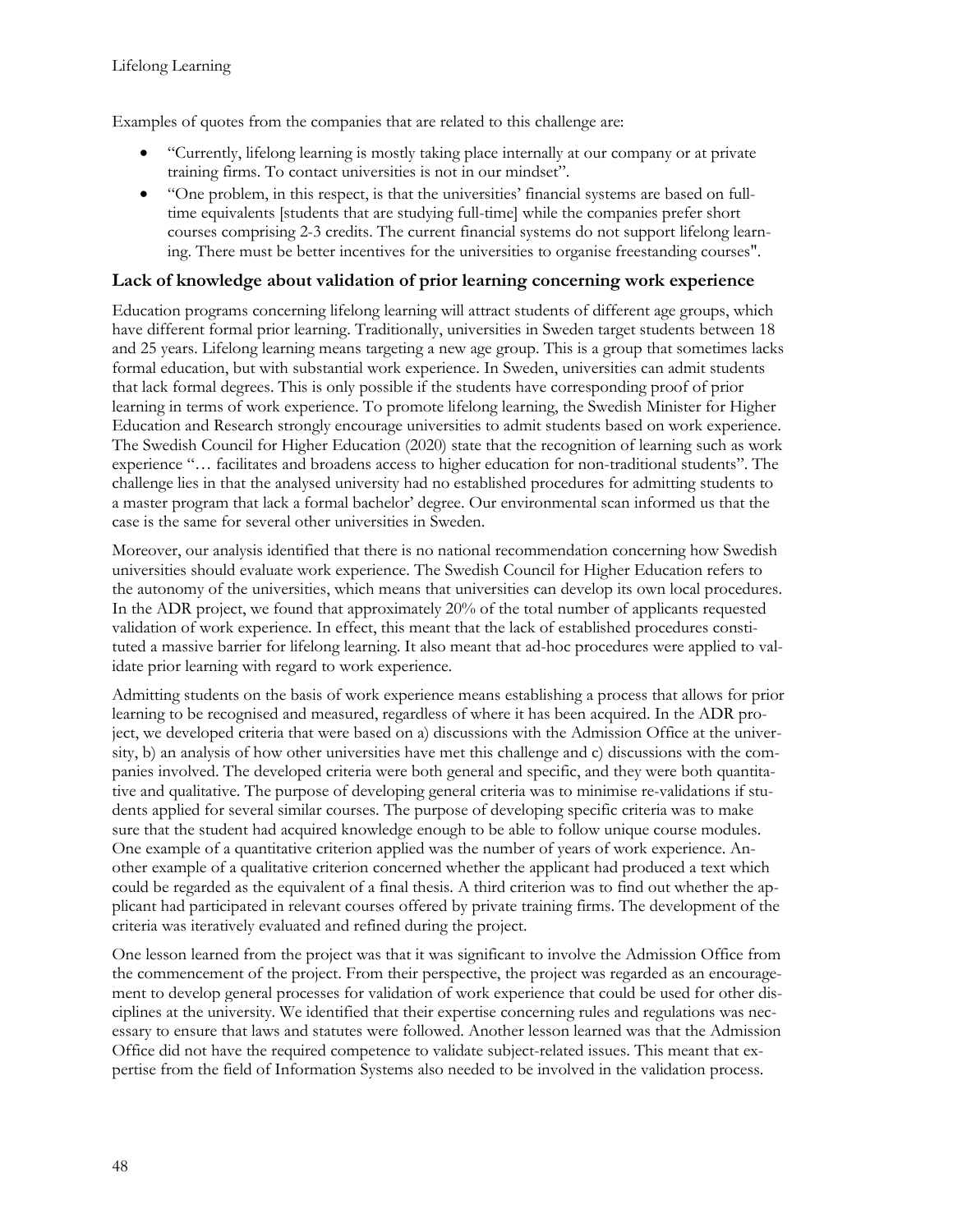The procedure applied was that the expertise from the field of Information Systems assessed the admissions by using the criteria mentioned above. After that, the Admission Office decided on whether the applicant was admitted or not.

Finally, we realised that the existing digital tool was not designed for handling applications based on work experience. It was designed to handle applications regarding formal degrees. This meant the application process was not easy and that the applicants experienced several barriers before they could complete their applications. We also realised that some applicants found the application process too difficult, due to the complexity of the digital tool, and therefore never submitted their applications.

A quote from one of the companies regarding the application procedure reads:

• "The system that handles applications is too complex and not user friendly. I do not have a bachelor degree which meant that my application was based on prior learning from 10 years' work experience. The current application system is designed to handle applications concerning formal degrees".

#### **Lack of management of continuous competence development of teachers**

Our literature review uncovered that previous studies concerning lifelong learning have to a large extent targeted student and not university teachers. As mentioned previously, the teachers are the most crucial asset to the universities. The rapid development of digital technology entails that teachers are also in the need of competence development. This demand for competence development must comply with the companies' need for lifelong learning. In the ADR project, we identified that the university allocated 10% of the teachers' time of full service to competence development. However, we found that the allocated 10% often were being spent on interaction with students and/or on course development, and *not on* competence development measures. We also realised that teachers who were engaged in research projects had more opportunities of developing their competence compared to teachers who were mainly involved in undergraduate education.

In addition, we learned that decisions as to how the 10 % should be spent were made by teachers on an individual basis. We also realised that the university sometimes wanted the teachers to spend their allocated time for competence development on other issues that were more relevant for the organisation. At the same time, they did not want to interfere with the teachers' freedom to spend the allocated time as they preferred. We realised that satisfied teachers were an important goal for the university. The different views on competence development meant that there was an inherent conflict between individual and organisational goals. Based on the analysis, we realized that individual and organisational goals needed to be balanced.

The previous paragraphs raised the need for competence development with regard to the introduction of digital advancements connected to the core subject. Another related issue identified is competence development concerning distance learning, which is becoming increasingly popular among both teachers and students. Distance learning requires modern sophisticated digital tools that can support teacher-student communication (e.g., digital platforms, software, video recordings). Undoubtedly, the use of modern digital tools in teaching-learning situations requires technical skills. It also means that traditional pedagogical methods, developed for physical classrooms, need to be modified and aligned to fit the context of distance-learning. Consequently, the use of modern digital tools in a distance-learning context is not just a matter of mastering technology; it is a matter of *mastering the combination of pedagogy and technology*.

The ADR project organised workshops for teachers regularly to meet with the demand for enhanced pedagogical and technological competences. The workshops were usually organised in the following way: A) An initial lecture was given on a specific topic. The lecturers were recruited internally from the university or externally from other universities or companies that had the required competence. B) Modern digital tools were demonstrated by a specific department at the university (The Department of Educational Research and Development). C) Experiences acquired from testing the tools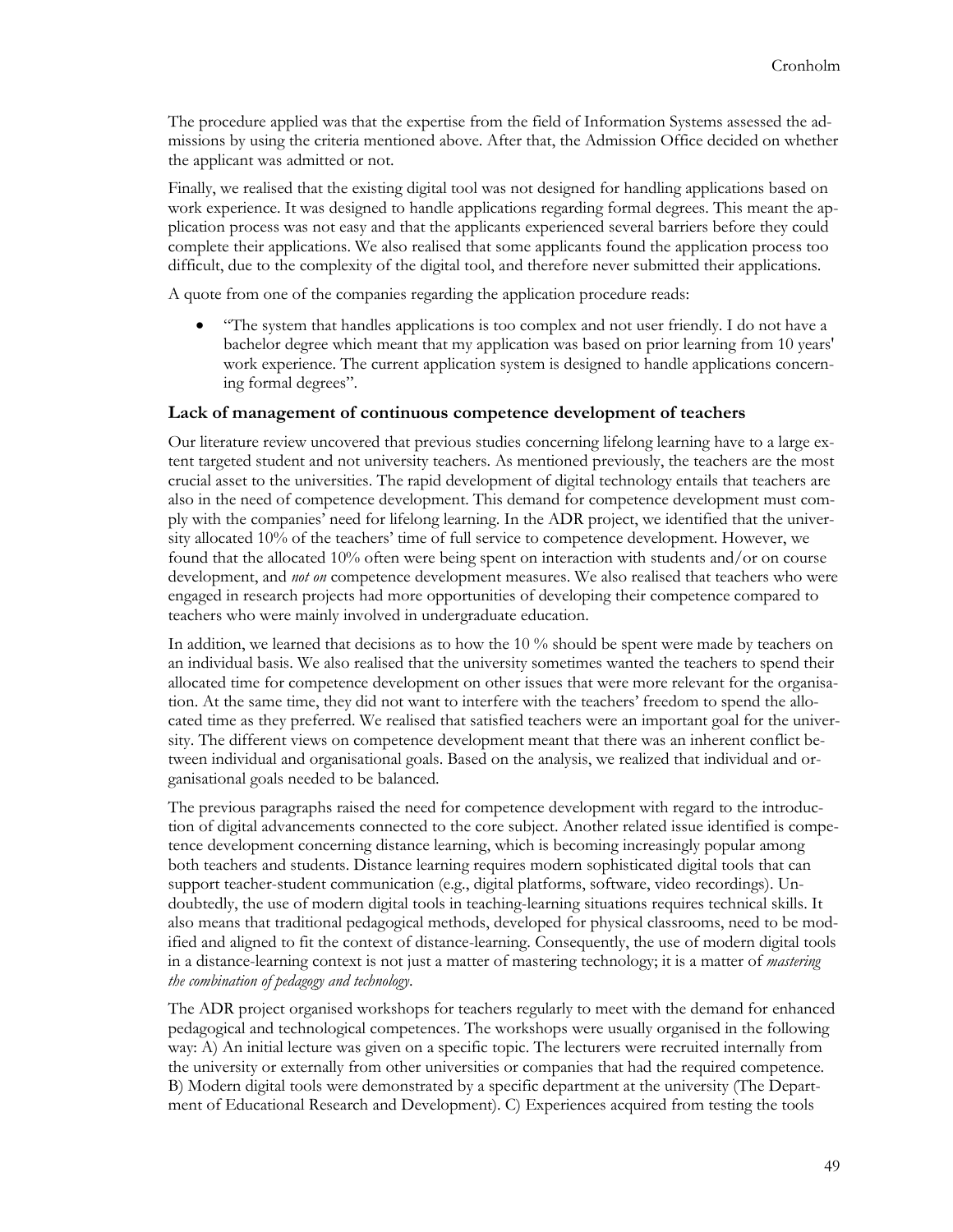and adaption of pedagogical methods were shared among teachers. The sharing of experiences meant that, to a greater degree, knowledge individually acquired could be further formalised and institutionalised.

To illustrate the findings presented above, we refer to the following quotes from the companies:

- "Digital education is more accessible than campus-based education. Thus, it provides better opportunities for lifelong learning".
- "We expect employees at the university to have professional knowledge regarding the necessary tools to carry out digital education".
- "Universities are running a lot of research projects that are resulting in new knowledge. For us, it is hard to access this knowledge. Teachers need to organise the knowledge in a way that it becomes easily accessible for us. We also think that research funders should require that knowledge created in research projects must be distributed to directly to companies or via education programs".

### **Lack of knowledge regarding how to ensure practical relevance and retain scientific rigour.**

When developing the courses, the challenge was to ensure practical relevance and at the same time maintain scientific rigour. The analysis of the current situation at the university showed that course development was carried out by program managers and teachers. Usually, the process of course development was based on feedback from students. Also, it was sometimes based on interviews with a handful of companies. This means that the function of the companies was to *provide information*. They were not taking part in stages where the information was analysed or were course being planned. Typically, these stages were carried out by managers and/or teachers. This meant that there was hardly no collaboration between the university and companies concerning course development. The exclusion of companies in the development process could entail that the practical relevance of courses was lost.

Based on the analysis of the interviews with the companies, practical relevance was a recurring requirement. Practical relevance was considered to be essential since it could improve the quality of the companies' interactions with customers, and it could also increase competitiveness. In the ADR project, practical relevance referred to that the courses developed contained knowledge that could be applied in practice or put into effect. From the university perspective, maintaining scientific rigour was essential, since it is one of the universities' most distinctive credentials. In the ADR project, scientific rigour was defined as the application of scientific methods to ensure trustworthy and transparent data collection/generation, data analysis, interpretation and reporting of results.

In order to balance practical relevance and scientific rigour in the ADR project, the companies were included at all stages of the course development: collection of competence needs, analysis of competence needs, planning of courses, and evaluation of course. This meant that the role of the companies changed *from passive information providers to active course designers*. Strategically including companies in the whole development process, safeguarded the relevance of education under development. We also recognised that the involvement of companies resulted in attractive courses on the forefront of the field of Information Systems. From a lifelong learning perspective, the close collaboration with companies helped us to understand their current competence level, which was used as a point of departure for the course design. The incentive for the companies to participate in the project was that they could have an impact on course development, which would correspond to their practical needs, and result in enhanced competencies that would be regarded as practical and useful. Collaborating with companies does not, however, mean neglecting scientific rigour. In all the courses, scientific methods were applied. We could not identify that the requirements for practical relevance contradicted the application of scientific methods. Rather, a joint academy-company effort strengthened the access to real empirical data in the courses, which often is a problem in academic courses. This meant that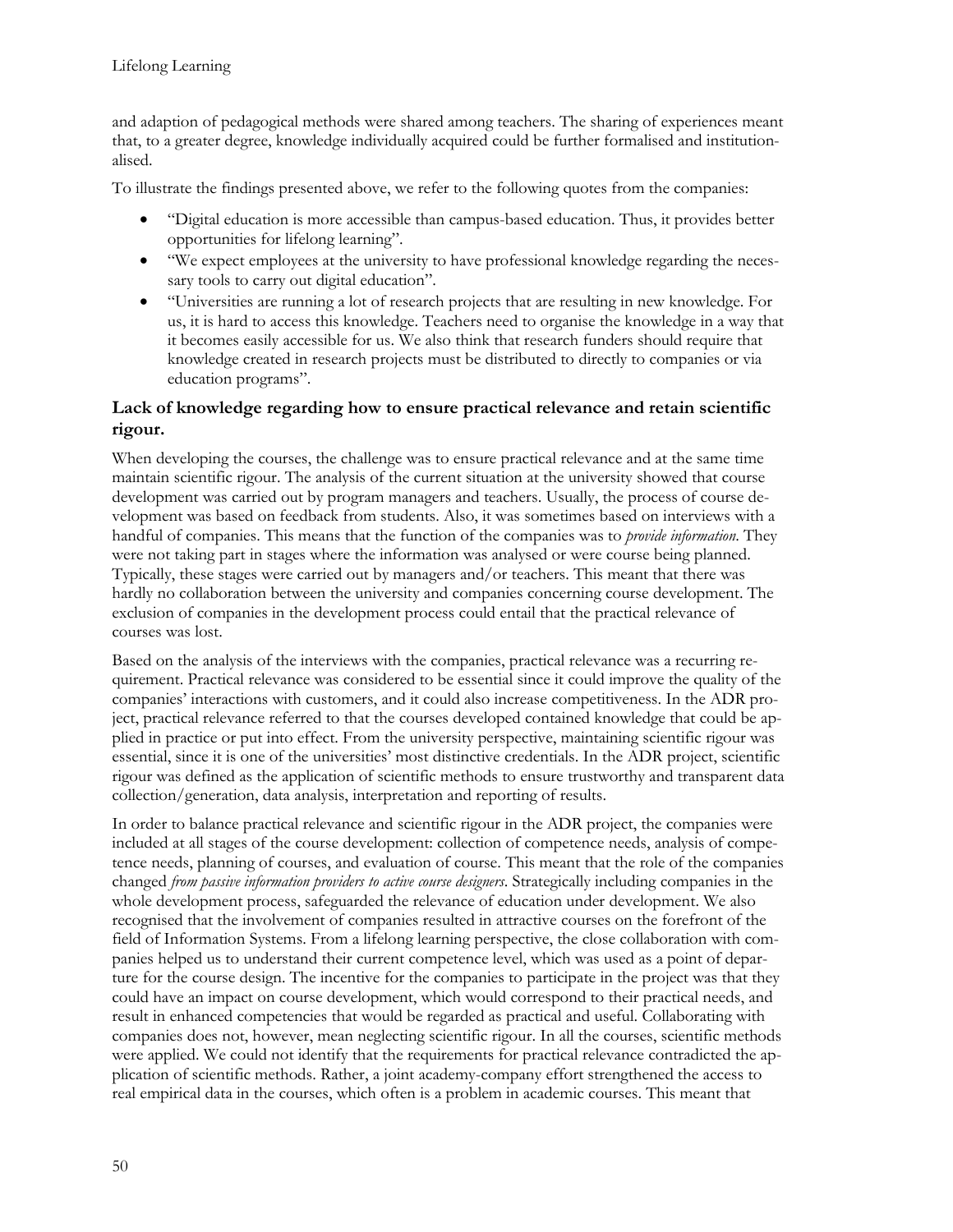both relevance and rigour were in the foreground during interviews with companies, analysis of information, course development, course completion and course evaluation. Some quotes uttered by the companies are:

- "Companies need to be part of the course planning process. To be competitive, we need to make sure that we can get the competence we need".
- "Trust is a prerequisite for successful collaboration".
- "Increased collaboration between universities and companies is the future".
- "Several times universities prefer to collaborate with medium-sized or large companies. This is good, however, equally important is that universities collaborate with small-sized companies. Small-sized companies are often sub-contractors to the larger companies, and that means that they also need to develop their competences and learn new technology. Otherwise, there be a competence gap between larger and smaller companies that will create barriers in the supply chain".
- "The courses satisfied a competence need that existed in our company".

#### **Relationships between identified challenges**

The purpose of this section is to present the root cause of the challenges described above. This is done by using root-cause analysis (RCA). The purpose of RCA is to support the identification of possible relationships, in terms of cause and effects, between the challenges. Rooney & Heuvel (2004) add that RCA contributes to "… identify not only what and how an event occurred, but also why it happened". This means that effective management of the identified challenges requires more than merely putting out fires but also finding a way to prevent them. The identified relationships between the challenges are depicted in Figure 2, showing the identified root cause as a "Lack of strategy for how to handle rapid development of digital technology".



**Figure 2: Analysis of causes and effects**

### **DESIGN PRINCIPLES**

The formulation of the design principles is based on experience of how the challenges were dealt with in the ADR project. First, the design principles were formulated to address the identified challenges of the specific ADR project. This meant that they were based on learning from one particular project. However, the ADR method strongly emphasises that design principles should be generalised in order to be reusable in other similar situations. As a second step, we generalised the design principles as being applicable in new situations. In this paper, we present these generalised design principles, since they should attract more interest. As mentioned previously, the formulation of the design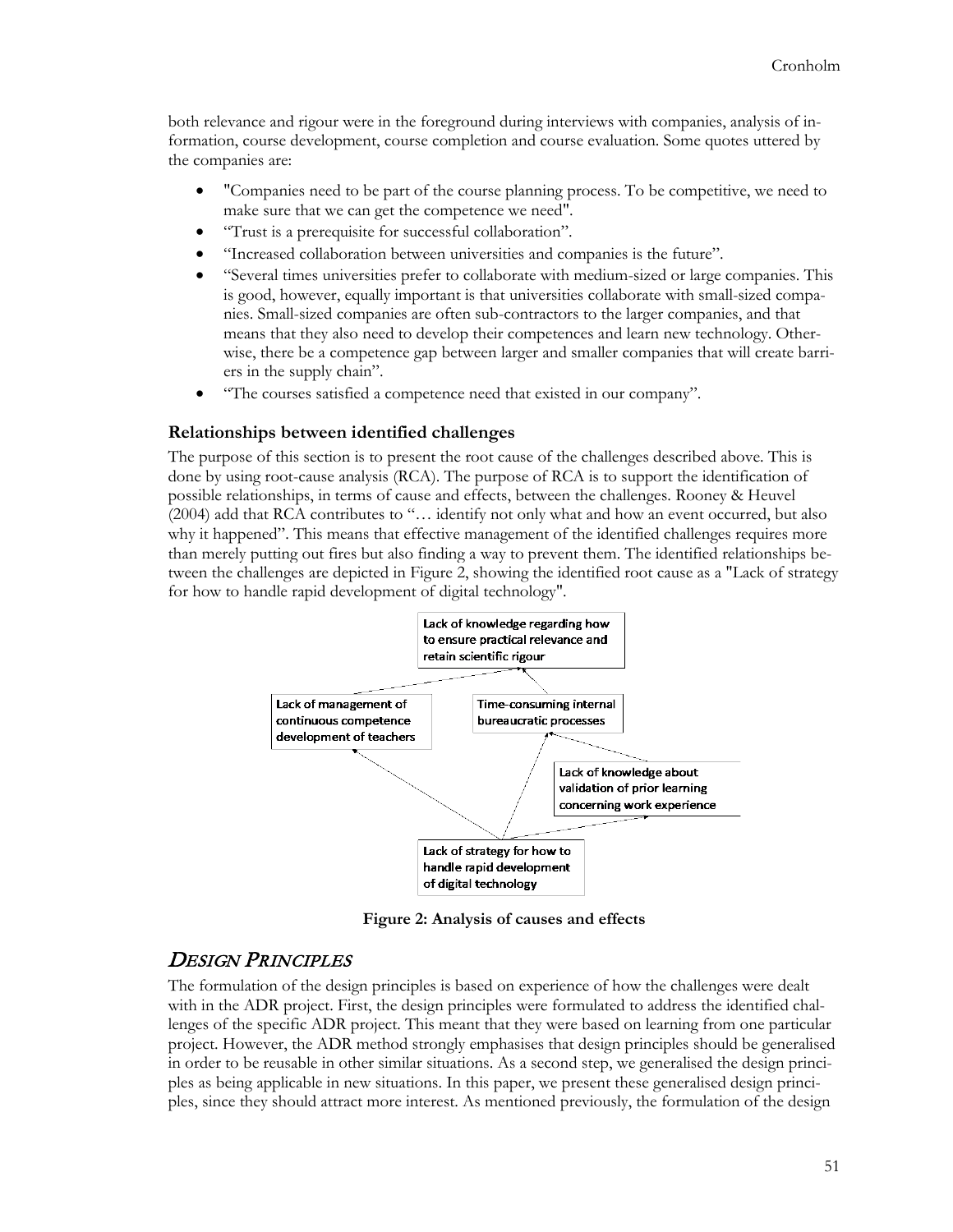principles is based on the formula suggested by Walls et al. (1992): "If you want to achieve goal X, then make Y happen".

### **Design principle 1**

If the university wants to ensure lifelong learning concerning the rapid development of digital technology, then:

- Develop a formal strategy that supports regularly market analyses concerning: a) the companies' need for education and b) what are other actors on the market are offering.
- Make sure that the strategy is agreed upon by all staff that are involved or affected by the strategy.

### **Design principle 2**

If the university wants to balance time-consuming bureaucratic procedures with companies' demands for fast access to modern courses, then:

- Analyse existing local documents and processes from a combined university and company perspective.
- Ask the questions: "Is there an *over-regulatory* governance described in local documents and processes? Can time-consuming internal bureaucratic procedures be condensed?
- Find a balance between bureaucratic procedures and being an attractive university without tampering legal issues.

### **Design principle 3**

If the university wants to admit students based on prior learning concerning work experience, then:

- Develop unambiguous criteria/measurements which support rules of law**.**
- Include criteria of a different kinds (e.g., general, specific, quantitative, qualitative)
- Involve the administrative department from the commencement of the project.
- Customise existing digital tools so as to support submissions concerning both formal and work experience.

### **Design principle 4**

If the university wants to ensure attractive lifelong learning that is in the forefront, then:

- Develop formal structures for competence development concerning teachers.
- Formulate a competence development plan that balances organisational and individual goals.
- Make sure that all teachers are engaged in research.
- Include competence development concerning digital advancements regarding the core subject, digital tools, and pedagogical methods.

### **Design principle 5**

If the university wants to ensure that courses are based on both rigour and relevance, then:

- Include companies at all stages of the course development process.
- Make sure that companies are not reduced to passive information providers; they should participate as active course designers.
- Allow both rigour and relevance to be in the foreground at the same time.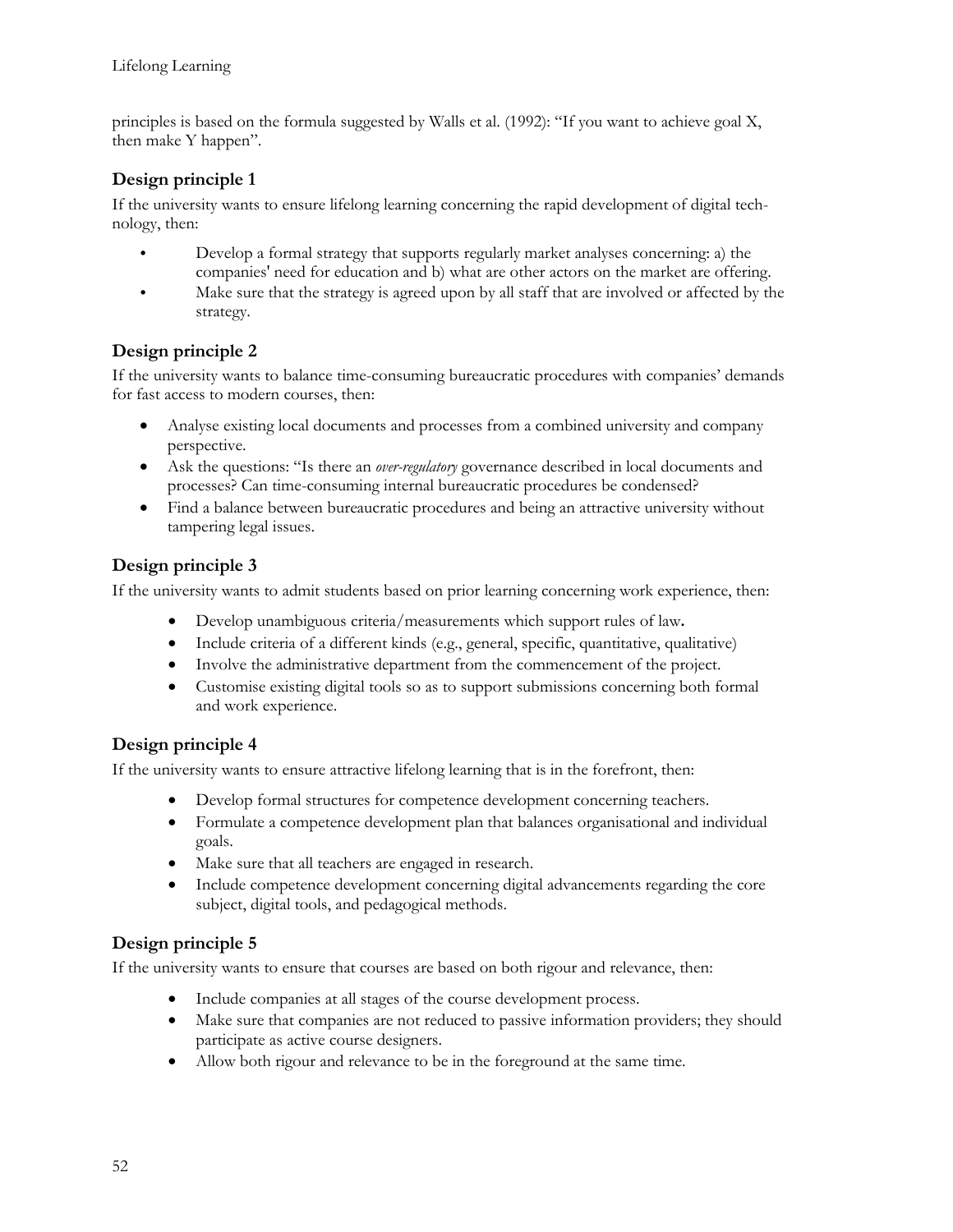## THE COURSES

In this research paper, the central findings have to do with challenges and design principles. The purpose of also presenting the courses is to provide a background for the challenges and design principles. Consequently, the courses are just briefly presented in terms of their names and a few key words. All courses correspond to an identified competence need of the companies. In total 11 courses are suggested:

- Digital transformation and disruption (e.g., business models, models for change analysis, digital institutions, barriers hampering digital transformation).
- Digital leadership (e.g., IT management, best practices, lean, project management, management styles, organisational studies, strategical thinking).
- Agile development (e.g., Kanban, rapid prototyping, emergent technologies, test-driven development).
- Digital resources (e.g., digital technology, digital data, resource sharing, the artefact concept, infrastructure for data storing, cloud computing).
- New data sources and methods for data collection (e.g., crowdsourcing, social media, internet of things).
- Elements of artificial intelligence (e.g., machine learning, deep learning, smart data analysis, automation, data analytics, combinations of artificial and human intelligence, visualisation.
- Data science (e.g., prediction, clustering, detection of anomalies, association rules)
- Digital innovation (e.g., problem-solution pairing, creative idea generation, innovation methods, open innovation)
- Service development and value realisation (e.g., service-dominant logic, service science, cocreation of value, customer relationships, service ecosystems)
- Data- and information security (e.g., resilience, best practices, data protection, risks (e.g., fishing, whaling), cyber security, integrity, ethics)

## **DISCUSSION**

Talmage et al. (2018) proposed twelve themes for further analysis. One of them reads: "How do we design and structure lifelong learning programs and institutes that will sustain or thrive for the longterm and have long-term impact for lifelong learners?". Our findings can be regarded as a response to this question.

The purpose of the literature review was to present existing knowledge (what is known), and the purpose of the findings is to present design knowledge (what we need to know) concerning the development of an education program supporting lifelong learning which considers the rapid development of digital technology. The purpose of this section is to discuss "what is known" in relation to "what we need to know". In order to discuss the findings, we return to the remarks presented in the literature review. These remarks can be regarded as arguments for what we need to know more about. Below, we discuss the remarks in relation to the challenges identified, the quotes from the participating companies and the suggested design principles.

#### *Remark 1: Lack of support for lifelong learning concerning the development of education programs that consider the rapid development of digital technology.*

In order to be attractive, universities need to catch up with the rapid development of digital technology and continuously implement new knowledge in education programs (Chitiba, 2012; Inoue-Smith, 2017). One quote from the companies reads: "The structural transformation is changing rapidly". This means that companies need knowledge and tools to support the reallocation of labour and other valuable resources across processes and activities to enhance their digital capabilities. Another strik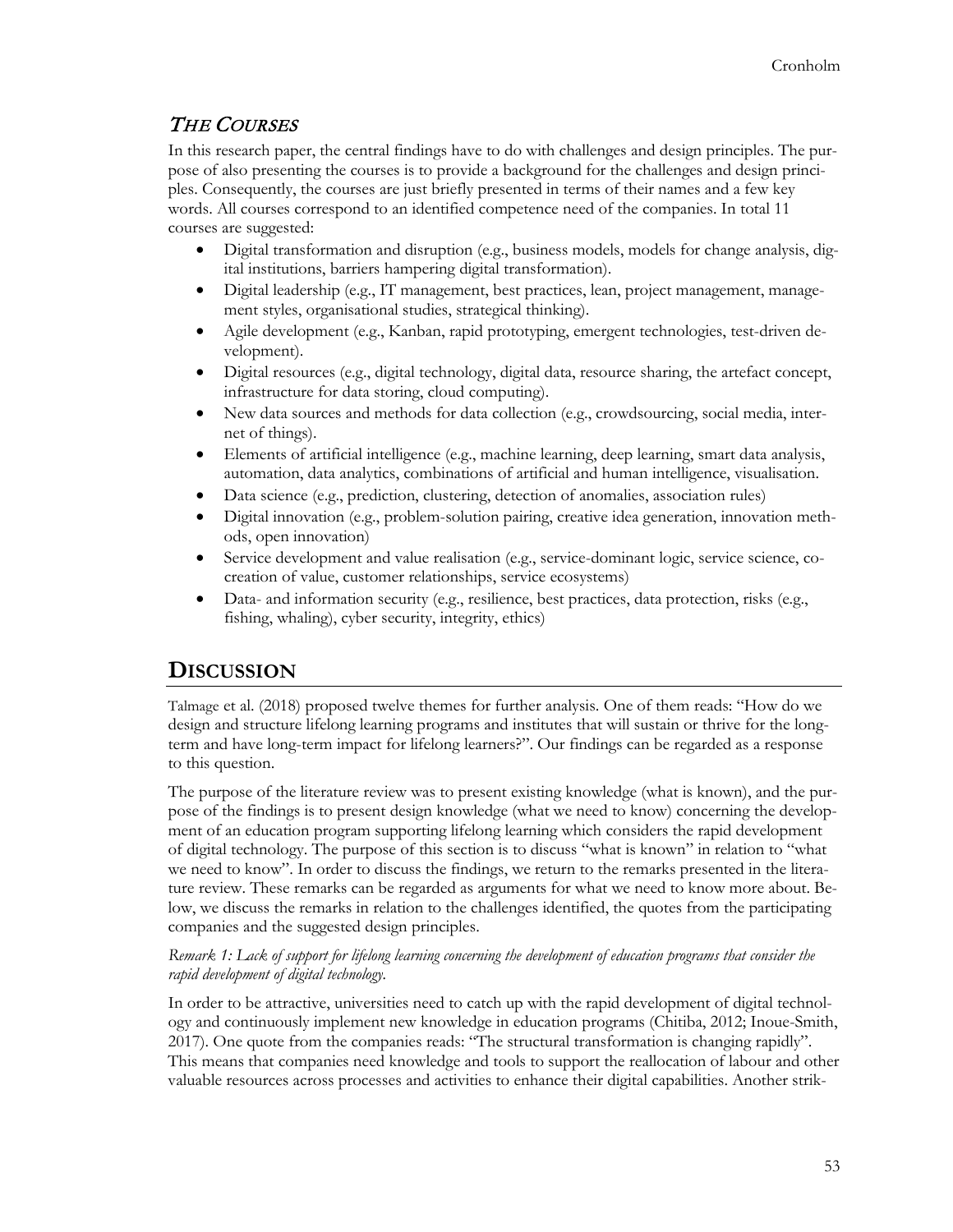ing quote from one company reads: "Universities need to be competitive and flexible in order to retain their position as a market leader of higher education. Otherwise, there will be a disruption concerning how education will be organised and by whom". The underlying message in this quote is that companies will not regard universities as their primary education partner in the future if they do not adjust their curriculums to meet the latest progression in digital technology. The accessibility of new knowledge is essential for companies to retain competitiveness. The experiences from the ADR project provided information about the necessity of implementing a specific strategy that supports the identification and implementation of advancements in digital technology.

#### *Remark 2: Lack of empirical evidence concerning the suggested support for designing education.*

Our literature revealed that only a few articles present empirical evidence (e.g., Shum, 2009) concerning suggested support for designing lifelong learning. These articles have provided valuable knowledge based on theoretical insights, but are lacking in empirical validation. In the ADR project, the observations made are grounded in both empirical experiences and theoretical insights. We collected and analysed real primary data from a collaborative project consisting of academics and practitioners. This meant that we utilised the advantages of having access to primary data, which in its turn meant that we minimised the risk of: over- or under-interpretation of data that someone else collected, not detecting salient features of data, not having control of the data collection and analysis process, and making inappropriate re-contextualisation.

#### *Remark 3: Lifelong learning is related to more than target groups' participation in courses.*

Based on the literature review, we realised that most articles discussed lifelong from the perspective that new knowledge was acquired through students' participation in courses. Our study has identified that the design of lifelong learning is a process that entails more than just the students' participation in courses. In the ADR project, we realised that the process of designing lifelong learning includes *design, participation and evaluation* of courses. The target group for the courses consisted of companies; we involved 20 companies in all these stages in order to ensure valuable input throughout the whole process. One quote from the companies is: "Companies need to be part of the course planning process. To be competitive, we need to make sure that we can get the competence we need". This quote expresses a need to make an impact on the course design. In the ADR project, the companies realised that it was not sufficient for them to respond to interviews conducted by academics. They wanted to have a real impact on the course design since the content of the courses was crucial for their competitiveness. In the ADR project, the possibility to impact on courses was offered by arrangement of collaborative workshops for course design and course evaluations. A second quote from one the companies reads: "One reason to participate in the project is to interact and learn from other organisations". This quote emphasises that learning did not only take place between academics and practitioners; it also took place between organisations. In the ADR project, workshops involving all the academics and companies were organised. The topics of these workshops were to discuss the design and evaluation of courses.

#### *Remark 4: Lifelong learning concerns both individuals and organisations.*

This remark is based on the observation that most studies focus on the lifelong learners and the impact of lifelong learning on them (e.g., Bass et al., 2017; Bridgstock, 2013; Dzakira et al., 2012; Holland, 2019), while few studies pay attention to lifelong learning concerning organisations and their structures (e.g., Dunlap & Lowenthal, 2013; Forman et al., 2002; Shum, 2009; Wilson et al., 2007). In the ADR project, we have focused on the design of learning for individuals (students, teachers) *and* for organisations (universities). The importance of competence development for teachers as individuals is recognised by Day (2002) and Scales and Kelly (2012). In the ADR project, the challenge identified concerns for *how to* manage competence development with regard to the teachers' individual goals, scheduled time for competence development, and possible conflicting organisational goals. Unambiguously, the universities most valuable resource is the teachers. Hence, it is necessary to create and follow-up competence plans for teachers.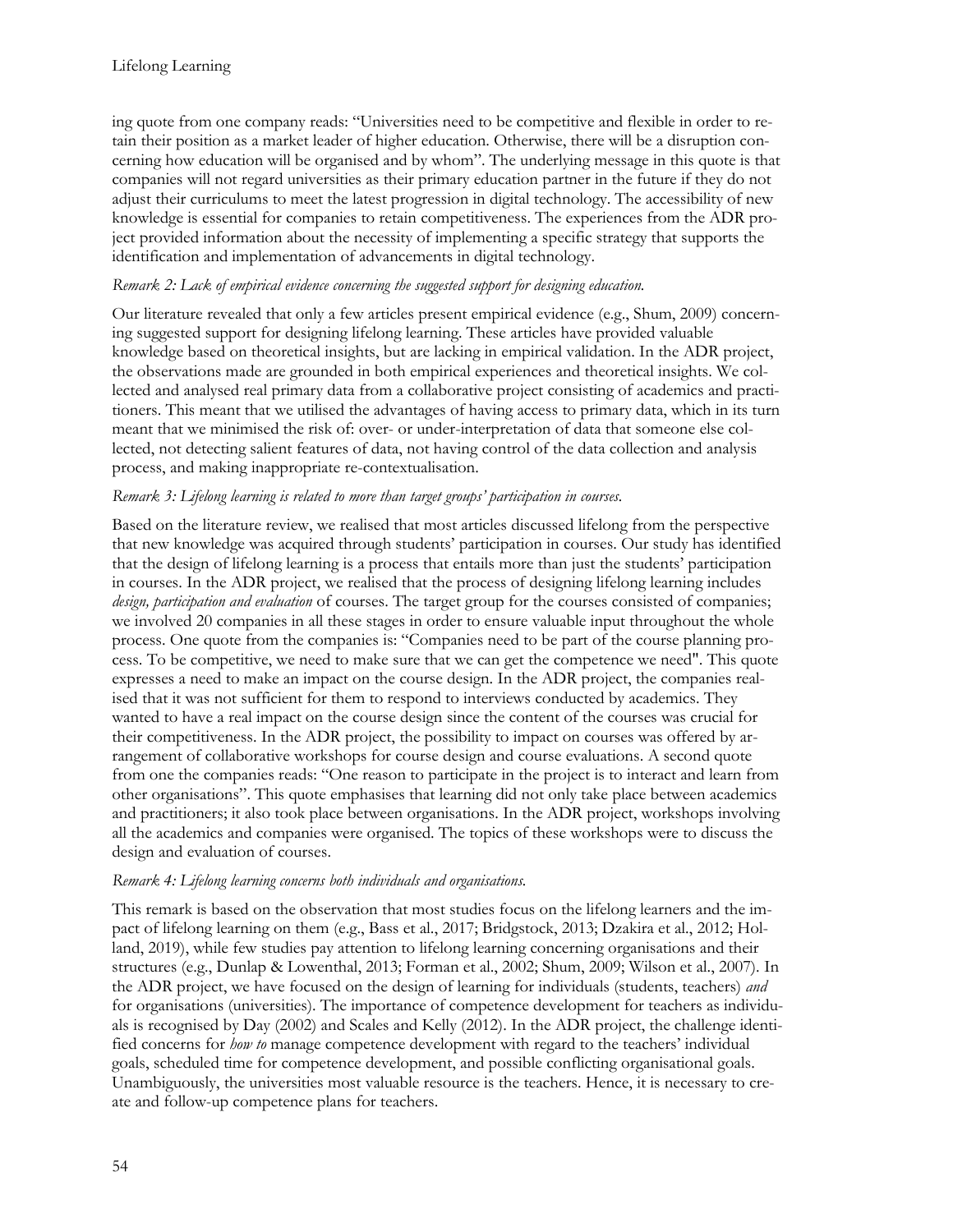We also found it essential to identify other aspects of lifelong that concern organisational (university, company) goals. In the ADR project, we have recognised the university's need to adapt in order to meet requirements from companies. For example, we have in particular addressed issues such as "how to balance time-consuming bureaucratic procedures with companies' demands for fast access to modern courses" and "procedures for admission of students based on prior learning concerning work experience". This means that the universities' capability to offer attractive education to companies to a large extent depends on the teachers' collective knowledge and competence, and on how the university can adapt to meet requirements concerning flexibility put forward from companies. We recognise that equipment such as digital tools, pedagogic material and infrastructure also play an important role when defining the capabilities of universities.

#### *Remark 5: Lack of prescriptive knowledge.*

The review of the literature revealed that almost all the identified support of the design of lifelong learning (recommendations, principles, guidelines, guides, strategies, advice) consists of normative prescriptions (e.g., Zitter 2010). As mentioned in the "Literature review", we differentiate between normative (what to do) and descriptive knowledge (how to do). Both normative and prescriptive knowledge are also concerned with justificatory knowledge (why to do). Our interpretation is that normative and prescriptive knowledge are closely intertwined. In the ADR project, we needed to understand "what", "how" and "why", when designing the courses. Consequently, the suggested design principles are including elements concerning the "what" and "how", while the description of the challenges justifies the design principles.

#### *Remark 6: Lifelong learning as a collaborative effort.*

One observation from the literature review is the positive experience from engaging stakeholders from outside of the university (e.g., Agerbæk & Houmøller 2018; Dealtry 2009). As mentioned above, the ADR project involved 20 companies from the IT sector that face similar competences challenges due to the rapid development of digital technology. This meant that the ADR project was highly collaborative and that there were several interactions between academics and companies which are described in the "Project Characteristics". A quote from the companies is "Trust is a prerequisite for successful collaboration". Trust is a social process that relies on expected positive value outcome regarding all involved parties. It is also built on mutual respect for different interests. In the ADR project, trust was enabled by a) the creation of an agreement between the parties that regulated the responsibilities, the resources each party should bring to the project, and what activities each party should carry out. Our experience is that the involvement of companies positively contributed to the attractiveness of the courses, and their relevance to the companies. A second quote reads: "Increased collaboration between universities and companies is the future". The idea of involving companies in the ADR project was originally expressed by one of the academics. The idea was based on a need from the discipline of Information Systems. The fact the quote comes from a practitioner implies a mutual interest to collaborate in the future. Interestingly, both the university and the companies have recognised the collaborative advantages.

## **CONCLUSIONS**

The purpose of our study has been to create knowledge supporting the development of education programs concerning lifelong learning and rapid development of digital technology. The main conclusion is that the rapid technological development causes universities to face a strategic imperative to broaden access to lifelong learning. Universities have to change their strategy from only targeting an exclusive group of younger students to including a mixed student population consisting of both young and adult students.

To fulfil our purpose, we have presented five challenges and five design principles. The challenges were: lack of strategy for how to handle rapid development of digital technology, time-consuming internal bureaucratic processes, lack of knowledge about validation of prior learning concerning work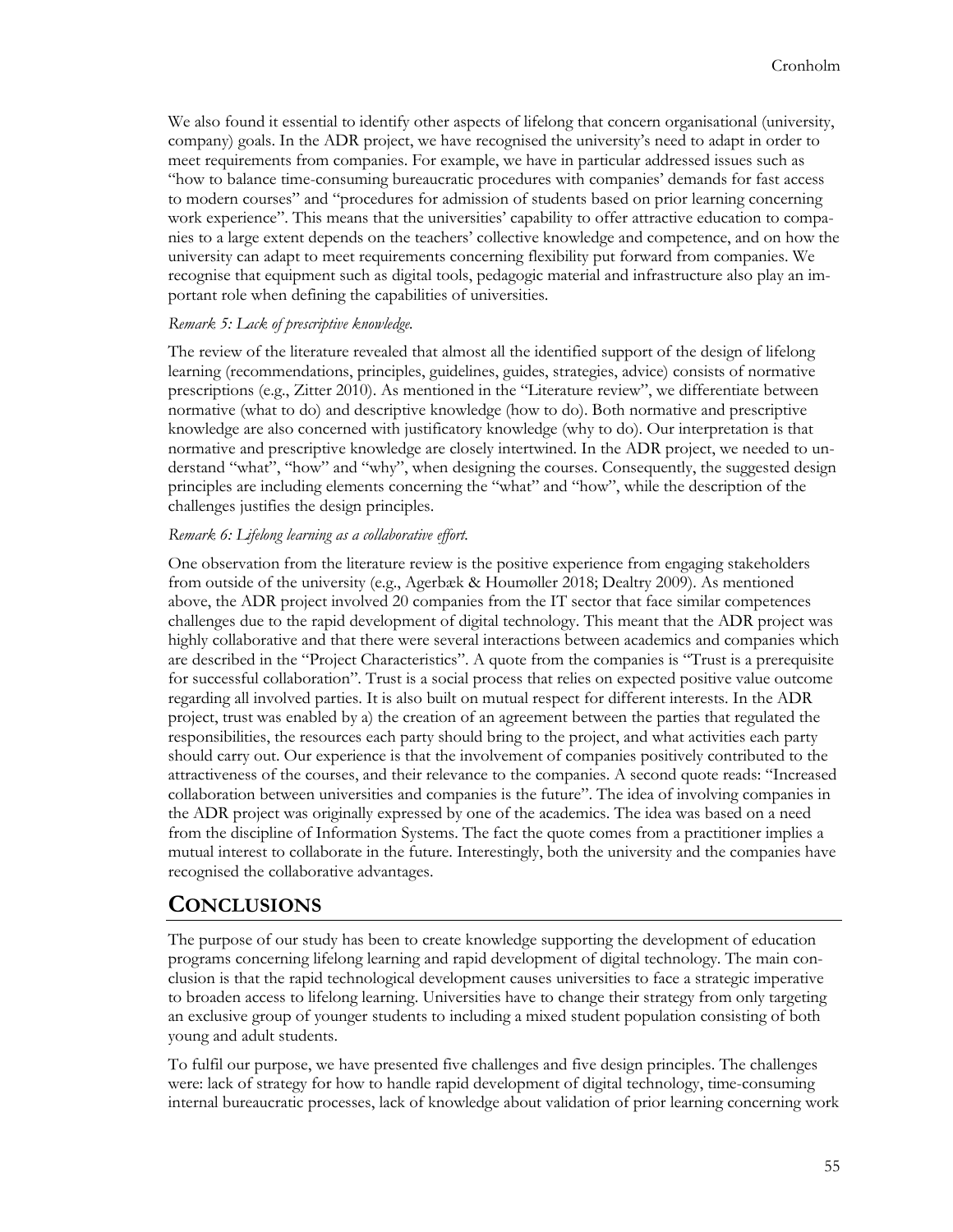experience, lack of management of continuous competence development of teachers, and lack of knowledge regarding how to ensure practical relevance and retain scientific rigour. Based on a rootcause analysis, we can conclude that the root cause of the challenges can be traced to a lack of strategy for how to handle the rapid development of digital technology. This means that the other challenges can be seen as effects caused by a lack of strategy. We can conclude that the presented challenges represent an extension of prior work by a) being based on empirical evidence from an ADR project that involved seven academics and 20 companies, b) providing more detailed descriptions, and c) being supported by quotes from companies.

The purpose of the design principles is to forefront design knowledge that can be reused in new situations, which means that the design principles are generalised from their contextual application in the ADR project. The generalisation offers a possibility for them to be applied within other contexts that share similar characteristics. We can conclude that the design principles supported the development of the courses. We can also conclude that the presented design principles extend prior knowledge by: a) providing both normative and prescriptive knowledge, b) being based on empirical evidence (the successful actions taken in the ADR project), and c) the formulation of a set of actions for how to handle different aspects of the challenges. As mentioned in the section "Findings", the challenges and design principles form an integrated whole, since the design principles reflect the challenges.

Moreover, we can conclude that the academic-practitioner collaboration in the ADR project supported the application of both a university and company perspective on design of lifelong learning. This helped us to uncover, understand, and meet challenges in a way that were acceptable from both parties. Finally, our study contributes to two practices. Firstly, the developed education program targets practitioners and addresses a competence need expressed by the companies. Secondly, the identified challenges and the design principles should be considered by other universities that are planning to implement education involving digital technology that supports lifelong learning. We also recommend other companies that are interested in collaboration with universities to consider these.

The challenges and design principles are based on experiences acquired from one project. As future research, we suggest further validation of both the description of the challenges and the formulation of the design principles. We also suggest a comparison concerning the structures of the university we have analysed and how these structures may differ internationally. Furthermore, we suggest a historical analysis that uncovers how university structures, bureaucracy, regulative documents, and other characteristics have developed over-time.

## **REFERENCES**

- Agerbæk, L., & Houmøller, E. (2018). *A method to develop lifelong learning competences during vocational studies*. OEB Global & Learning Technologies. [https://www.ucviden.dk/en/publications/a](https://www.ucviden.dk/en/publications/a-method-to-develop-lifelong-learning-competences-during-vocation)-method-to-develop-life[long-learning-](https://www.ucviden.dk/en/publications/a-method-to-develop-lifelong-learning-competences-during-vocation)competences-during-vocation
- Agudo-Peregrina, A. F., Hernández-García, A., & Pascual-Miguel, F. J. (2014). Behavioural intention, use behaviour and the acceptance of electronic learning systems: Differences between higher education and lifelong learning. *Computers in Human Behaviour*, *34*, 301-314. <https://doi.org/10.1016/j.chb.2013.10.035>
- Aspin, D. N., & Chapman, J. D. (2000). Lifelong learning: Concepts and conceptions. *International Journal of Lifelong Education*, *19*(1), 2-19. <https://doi.org/10.1080/026013700293421>
- Baskerville, R. (2018). The emergence of design science research from decision theory. *Scandinavian Journal of Information Systems*, *30*(2), 55-62. [http://iris.cs.aau.dk/tl\\_files/volumes/volume30/30](http://iris.cs.aau.dk/tl_files/volumes/volume30/30-2-Baskerville(web).pdf)-2-Basker[ville\(web\).pdf](http://iris.cs.aau.dk/tl_files/volumes/volume30/30-2-Baskerville(web).pdf)
- Baskerville, R., & Pries-Heje, J. (2010). Explanatory design theory. *Business and Information Systems Engineering*, *2*(5), 271–282[. https://doi.org/10.1007/s12599](https://doi.org/10.1007/s12599-010-0118-4)-010-0118-4
- Bass, J., Fenwick, J., & Sidebotham, M. (2017). Development of a model of holistic reflection to facilitate transformative learning in student midwives. *Women and Birth*, *30*(3), 227-235. <https://doi.org/10.1016/j.wombi.2017.02.010>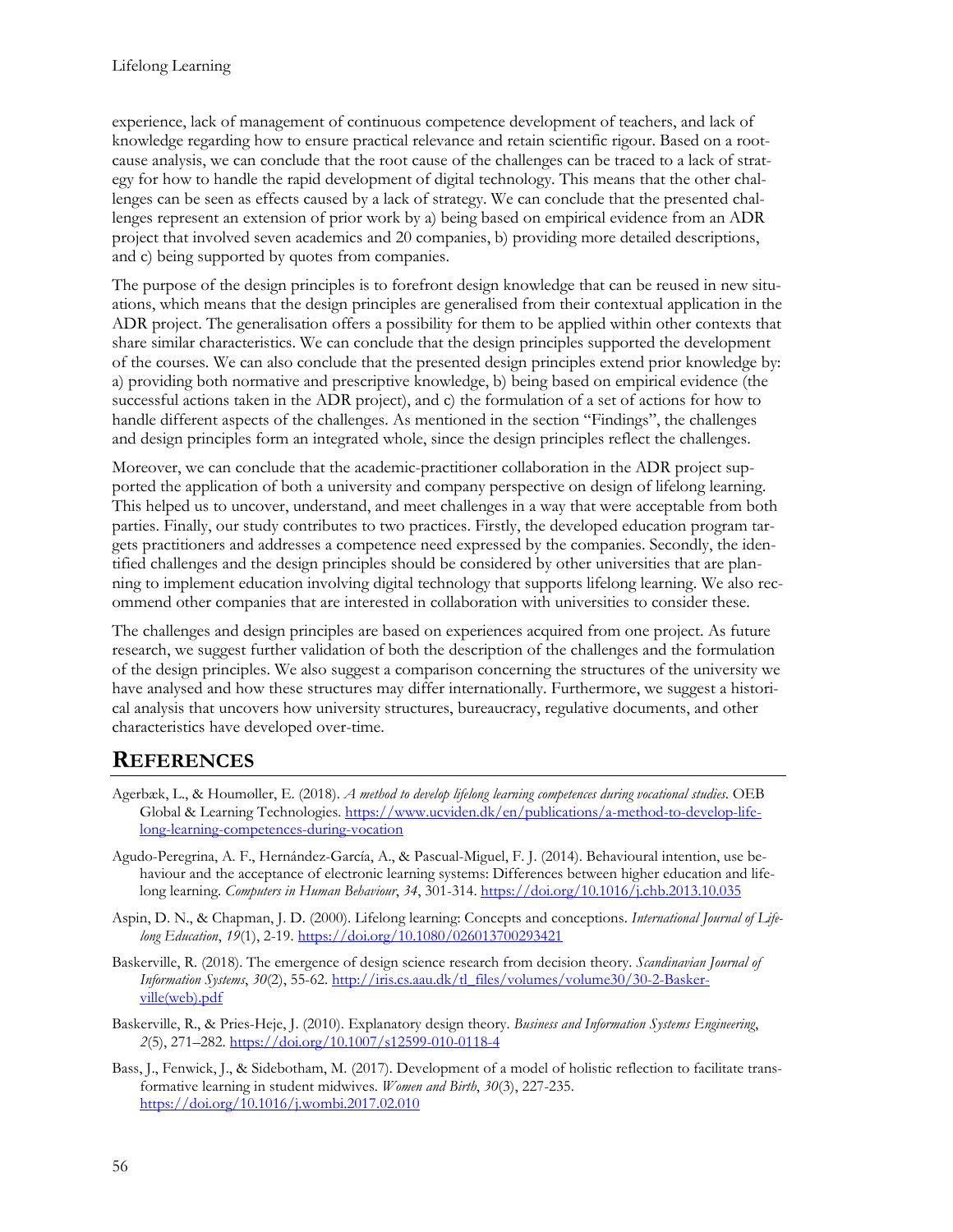- Bridgstock, R. (2013). Not a dirty word: Arts entrepreneurship and higher education. *Arts and Humanities in Higher Education*, *12*(2-3), 122-137. <https://doi.org/10.1177/1474022212465725>
- Buhl, M., & Andreasen L. B. (2018). Learning potentials and educational challenges of massive open online courses (MOOCs) in lifelong learning. *International Review of Education*, *64*, 151–160. [https://doi.org/10.1007/s11159](https://doi.org/10.1007/s11159-018-9716-z)-018-9716-z
- Chandra Kruse, L., & Seidel, S. (2017, May-June). Tensions in design principle formulation and reuse. *Proceedings of the 12th International Conference on Design Science Research in Information Systems and Technology* (pp. 180 188). Karlsruhe, Germany: Karlsruher Institut für Technologie (KIT). [https://cora.ucc.ie/bitstream/han](https://cora.ucc.ie/bitstream/handle/10468/4456/3503.pdf)[dle/10468/4456/3503.pdf](https://cora.ucc.ie/bitstream/handle/10468/4456/3503.pdf)
- Chandra, L., Seidel, S., & Gregor, S. (2015, January). Prescriptive knowledge in IS research: Conceptualising design principles in terms of materiality, action, and boundary conditions. *Proceedings of the 48th Hawaii International Conference on System Sciences (HICSS)* (pp. 4039-4048). Kauai, HI: IEEE. <https://doi.org/10.1109/hicss.2015.485>
- Chitiba, C. A. (2012). Lifelong learning challenges and opportunities for traditional universities. *Procedia-Social and Behavioural Sciences*, *46*, 1943-1947. <https://doi.org/10.1016/j.sbspro.2012.05.408>
- Cliath, B. A., Rialtais, O. D. F., Alliance, T. S., Laighean, S. T., Rialtais, F., & Post-tráchta, A. R. (2000). *Learning for life: White paper on adult education*. Stationery Office. [http://www.onestepup.ie/as](http://www.onestepup.ie/assets/files/pdf/fe_adulted_wp.pdf)[sets/files/pdf/fe\\_adulted\\_wp.pdf](http://www.onestepup.ie/assets/files/pdf/fe_adulted_wp.pdf)
- Colardyn, D., & Bjornavold, J. (2004). Validation of formal, non-formal and informal learning: Policy and practices in EU member states. *European Journal of Education*, *39*(1), 69-89. [https://doi.org/10.1111/j.0141](https://doi.org/10.1111/j.0141-8211.2004.00167.x)- [8211.2004.00167.x](https://doi.org/10.1111/j.0141-8211.2004.00167.x)
- Collins, J. (2009). Lifelong learning in the 21st Century and beyond. *Radiographics*, *29*(2), 613-622. <https://doi.org/10.1148/rg.292085179>
- Committee of the Regions. (2002). *Communication from the Commission – Making a European area of lifelong learning a reality*. European Commission. https://edz.bib.uni-mannheim.de/www-[edz/doku/adr/2002/cdr49](https://edz.bib.uni-mannheim.de/www-edz/doku/adr/2002/cdr49-2002_fin_ac_en.pdf)- [2002\\_fin\\_ac\\_en.pdf](https://edz.bib.uni-mannheim.de/www-edz/doku/adr/2002/cdr49-2002_fin_ac_en.pdf)
- Cronholm, S., & Göbel, H. (2018, December). Guidelines supporting the formulation of design principles. *Proceedings of 29th Australasian Conference on Information Systems (ACIS)* (pp. 1-11). Sydney, Australia: University of Sydney. <https://doi.org/10.5130/acis2018.ak>
- Cronholm, S., & Göbel, H. (2019). Evaluation of action design research. *Scandinavian Journal of Information Systems*, *31*(2), 35-82. <https://aisel.aisnet.org/sjis/vol31/iss2/2/>
- Dascalu, M. I., Bodea, C. N., Mihailescu, M. N., Tanase, E. A., & Ordoñez de Pablos, P. (2016). Educational recommender systems and their application in lifelong learning. *Behaviour & Information Technology*, *35*(4), 290-297. <https://doi.org/10.1080/0144929x.2015.1128977>
- Day, C. (2002). *Developing teachers: The challenges of lifelong learning*. Routledge. <https://doi.org/10.4324/9780203021316>
- Dealtry, R. (2009). The design and management of an organisation's lifelong learning curriculum. *Journal of Workplace Learning*, *21*(2), 156-165. <https://doi.org/10.1108/13665620910934843>
- Dede, C. J., & Richards, J. (Eds.) (2020). *The 60-year curriculum: New models for lifelong learning in the digital economy*. Routledge. <https://doi.org/10.4324/9781003013617>
- Denyer, D., Tranfield, D., & van Aken, J. E. (2008). Developing design propositions through research synthesis. *Organization Studies*, *29*(3), 393.<https://doi.org/10.1177/0170840607088020>
- Dunlap, J. C., & Lowenthal, P. R. (2013). Learning, unlearning, and relearning: Using Web 2.0 technologies to support the development of lifelong learning skills. In M. Khosrowpour (Ed.), *IT policy and ethics: Concepts, methodologies, tools, and applications* (pp. 170-193). IGI Global[. https://doi.org/10.4018/978](https://doi.org/10.4018/978-1-4666-2919-6.ch009)-1-4666-2919- [6.ch009](https://doi.org/10.4018/978-1-4666-2919-6.ch009)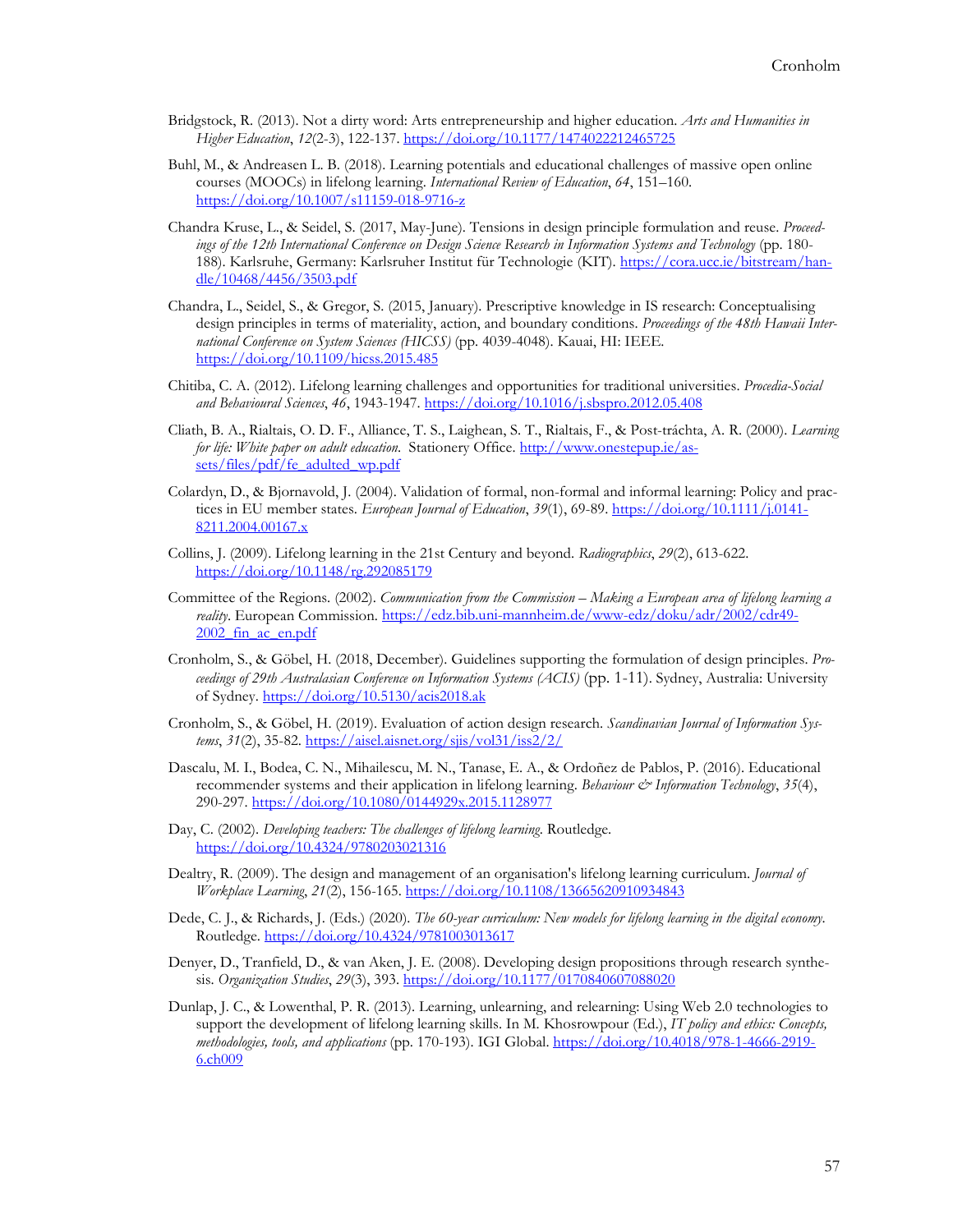- Dusenko, S., Oleynik, A., Sharikov, V., Polyakov, V., Kryukova, E., & Melnichuk, A. (2016). Current state of innovative activities in education: The use of e-learning in Russian universities. *Research Journal of Pharmaceutical, Biological and Chemical Sciences*, *7*(4), 1629-1637. <https://www.elibrary.ru/item.asp?id=26236598>
- Dzakiria, H., Don, M. S., & Rahman, H. D. A. (2012). Blended learning (BL) as pedagogical alternative to teach business communication course: Case study of UUM executive diploma program. *Turkish Online Journal of Distance Education*, *13*(3), 297-315. [https://dergipark.org.tr/en/download/article](https://dergipark.org.tr/en/download/article-file/155956)-file/155956
- European Commission. (2006). *Adult learning: It is never too late to learn*. Communication from the Commission: COM (2006) 614 Final. https://eur-[lex.europa.eu/LexUriServ/LexUriS](https://eur-lex.europa.eu/LexUriServ/LexUriServ.do?uri=COM:2006:0614:FIN:EN:PDF)[erv.do?uri=COM:2006:0614:FIN:EN:PDF](https://eur-lex.europa.eu/LexUriServ/LexUriServ.do?uri=COM:2006:0614:FIN:EN:PDF)
- Field, J. (2005). *Social capital and lifelong learning*. Policy Press. [https://doi.org/10.1332/policy](https://doi.org/10.1332/policypress/9781861346551.001.0001)[press/9781861346551.001.0001](https://doi.org/10.1332/policypress/9781861346551.001.0001)
- Filipe, H. P., Silva, E. D., Stulting, A. A., & Golnik, K. C. (2014). Continuing professional development: Best practices. *Middle East African Journal of Ophthalmology*, *21*(2), 134-141. [https://doi.org/10.4103/0974](https://doi.org/10.4103/0974-9233.129760)- [9233.129760](https://doi.org/10.4103/0974-9233.129760)
- Forman, D., Nyatanga, L., & Rich, T. (2002). E-learning and educational diversity. *Nurse Education Today*, *22*(1), 76-82. <https://doi.org/10.1054/nedt.2001.0740>
- Goldkuhl, G., Ågerfalk, P., & Sjöström, J. (2017). A design science approach to information systems education. In A. Maedche, J. vom Brocke, & A. Hevner (Eds.), *Proceedings of the 12th International Conference on Design Science Research in Information System and Technology (DESRIST)* (pp. 383-397). Karlsruhe, Germany: Springer. [https://doi.org/10.1007/978](https://doi.org/10.1007/978-3-319-59144-5_23)-3-319-59144-5\_23
- Gregor, S. (2006). The nature of theory in information systems. *MIS Quarterly*, *30*(3), 611-642. <https://doi.org/10.2307/25148742>
- Gregor, S., & Hevner, A. R. (2013). Positioning and presenting design science research for maximum impact. *MIS Quarterly*, *37*(2), 337-355. <https://doi.org/10.25300/misq/2013/37.2.01>
- Holland, A. A. (2019). Effective principles of informal online learning design: A theory-building meta-synthesis of qualitative research. *Computers & Education*, *128*, 214-226. <https://doi.org/10.1016/j.compedu.2018.09.026>
- Illeris, K. (2003). Adult education as experienced by the learners. *International Journal of Lifelong Education*, *22*(1), 13-23. <https://doi.org/10.1080/02601370304827>
- Inoue-Smith, Y. (2017). Perceived ease in using technology predicts teacher candidates' preferences for online resources. *International Journal of Online Pedagogy and Course Design (IJOPCD)*, *7*(3), 17-28. <https://doi.org/10.4018/ijopcd.2017070102>
- Jarvis, P. (2007). *Globalisation, lifelong learning and the learning society: Sociological perspectives*. Routledge. <https://doi.org/10.4324/9780203964408>
- Jones, D. B., Stefanidis, D., Korndorffer, J. R., Dimick, J. B., Jacob, B. P., Schultz, L., & Scott, D. J. (2017). SAGES University MASTERS Program: A structured curriculum for deliberate, lifelong learning. *Surgical Endoscopy*, *31*(8), 3061-3071. [https://doi.org/10.1007/s00464](https://doi.org/10.1007/s00464-017-5626-6)-017-5626-6

Koper, R. (2004). *European lifelong learning networks*. [https://www.researchgate.net/profile/Rob\\_Koper/publica](https://www.researchgate.net/profile/Rob_Koper/publication/228994143_European_Lifelong_Learning_Networks/links/00463534fb25fae64f000000.pdf)[tion/228994143\\_European\\_Lifelong\\_Learning\\_Networks/links/00463534fb25fae64f000000.pdf](https://www.researchgate.net/profile/Rob_Koper/publication/228994143_European_Lifelong_Learning_Networks/links/00463534fb25fae64f000000.pdf)

- Lukyanenko, R., Wiersma, Y., Huber, B., Parsons, J., Wachinger, G., & Meldt, R. (2017). Representing crowd knowledge: Guidelines for conceptual modelling of user-generated content*. Journal of the Association for Information Systems*, *18*(4), 297. <https://doi.org/10.17705/1jais.00456>
- Marsick, V. J., & Watkins, K. E. (2001). Informal and incidental learning. *New Directions for Adult and Continuing Education*, *2001*(89), 25-34. <https://doi.org/10.1002/ace.5>
- Naderifar, M., Goli, H., & Ghaljaie, F. (2017). Snowball sampling: A purposeful method of sampling in qualitative research. *Strides in Development of Medical Education*, *14*(3), 1-6. <https://doi.org/10.5812/sdme.67670>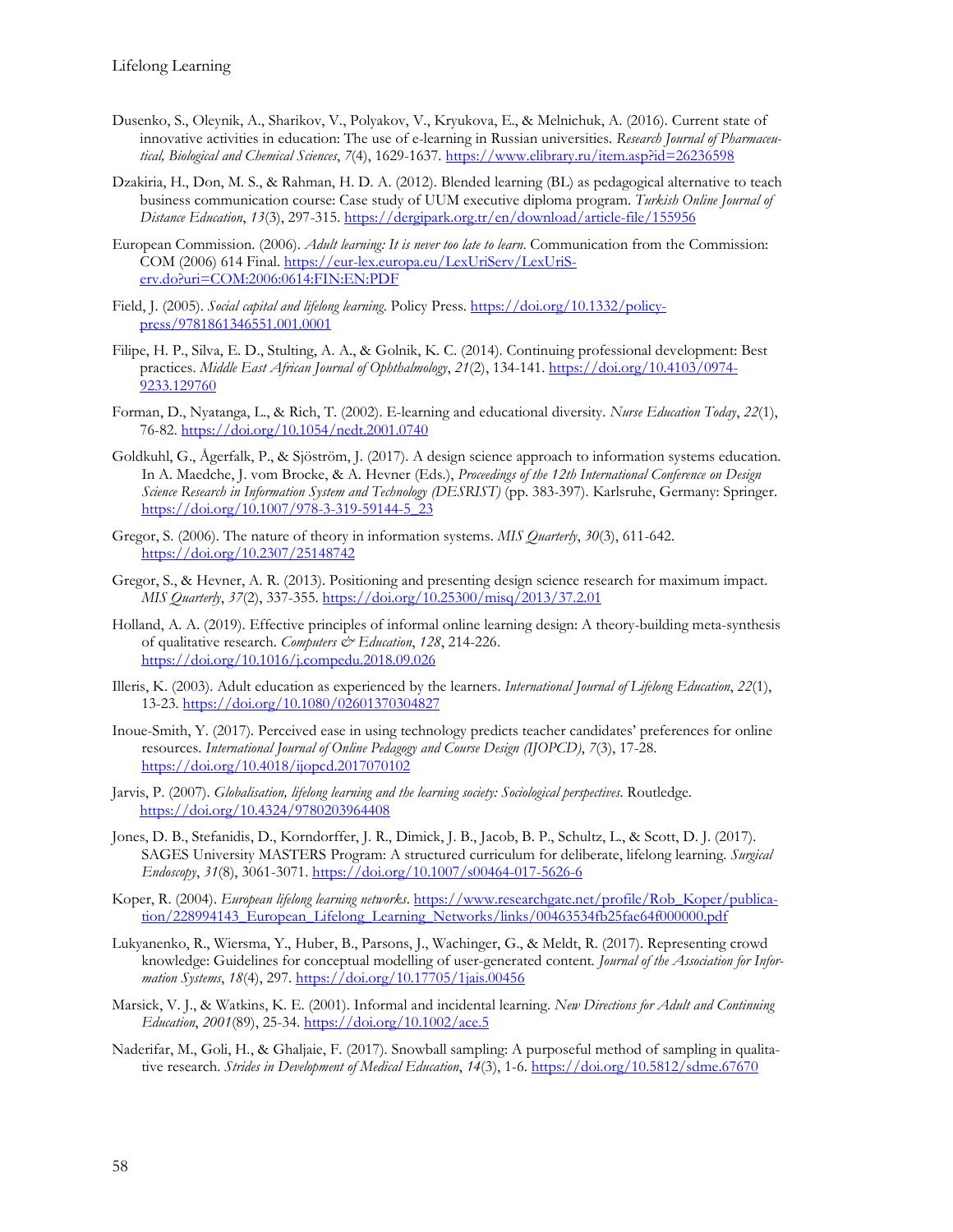- O'Grady, A. (2013). *Lifelong learning in the UK: An introductory guide for education studies*. Routledge. <https://doi.org/10.4324/9780203123713>
- Omrani, S., Fardanesh, H., Hemmati, N., & Hemmati, N. (2012). Exploring an appropriate instructional design model for continuing medical education. *Turkish Online Journal of Distance Education*, *13(*3), 347-361. <https://files.eric.ed.gov/fulltext/EJ997826.pdf>
- Reid, C. (1986). *Hilbert-Courant*. Springer-Verlag.
- Rooney, J. J., & Heuvel, L. N. V. (2004). Root cause analysis for beginners. *Quality Progress*, *37*(7), 45-56. http://www.ammainc.org/wp-[content/uploads/2013/02/Root\\_Cause.pdf](http://www.ammainc.org/wp-content/uploads/2013/02/Root_Cause.pdf)
- Scales, P., & Kelly, S. P. S. L. B. (2012). *Teaching in the lifelong learning sector*. McGraw-Hill Education.
- Schön, D. A. (1983). *The reflective practitioner: How professionals think in action*. Basic Books.
- Sein, M. K., Henfridsson, O., Purao, S., Rossi, M., & Lindgren, R. (2011). Action design research. *MIS Quarterly*, *35*(1), 37-56. <https://doi.org/10.2307/23043488>
- Shum, W. C. (2009). *An evolving practice model in the development of lifelong education for senior citizens*. APIAS Monograph Paper Series, 16.<http://commons.ln.edu.hk/apiasmp/16>
- Strauss, A., & Corbin, J. (1998). *Basics of qualitative research: Techniques and procedures for developing grounded theory*. Sage Publications.
- Sun, Y., & Kantor, P. B. (2006). Cross-evaluation: A new model for information system evaluation. *Journal of the American Society for Information Science and Technology*, *57*(5), 614-628[. https://doi.org/10.1002/asi.20324](https://doi.org/10.1002/asi.20324)
- Swedish Council for Higher Education. (2020, April 17). *Record number of applicants to autumn semester university studies*. [https://www.uhr.se/en/start/about](https://www.uhr.se/en/start/about-the-council/news/record-number-of-applicants-to-autumn-semester-university-studies/)-the-council/news/record-number-of-applicants-to-autumnsemester-[university](https://www.uhr.se/en/start/about-the-council/news/record-number-of-applicants-to-autumn-semester-university-studies/)-studies/
- Talmage, C. A., Hansen, R. J., Knopf, R. C., & Thaxton, S. P. (2018). Directions for 21st Century lifelong learning institutes: Elucidating questions from Osher Lifelong Learning Institute studies. *Alberta Journal of Educational Research*, *64*(2), 109-125.<https://cdm.ucalgary.ca/index.php/ajer/article/view/56548>
- UNESCO Institute for Education. (1997). Adult education: The Hamburg Declaration; The agenda for the future. *Proceedings of Fifth International Conference on Adult Education* (pp. 14-18). Hamburg, Germany: UNESCO. <https://unesdoc.unesco.org/ark:/48223/pf0000116114>
- Urquhart, C., Lehmann, H., & Myers, M. (2010). Putting the 'theory' back into grounded theory: Guidelines for grounded theory studies in information systems. *Information Systems Journal*, *20*(4), 357–381. [https://doi.org/10.1111/j.1365](https://doi.org/10.1111/j.1365-2575.2009.00328.x)-2575.2009.00328.x
- Van der Vleuten, C. P. M., Schuwirth, L. W. T., Scheele, F., Driessen, E. W., & Hodges, B. (2010). The assessment of professional competence: Building blocks for theory development. *Best Practice & Research Clinical Obstetrics & Gynaecology*, *24*(6), 703-719. <https://doi.org/10.1016/j.bpobgyn.2010.04.001>
- Vaishnavi, V. K., & Kuechler, W. (2015). *Design science research methods and patterns: Innovating information and communication technology*. CRC Press. <https://doi.org/10.1201/b18448>
- Venable, J., Pries-Heje, J., & Baskerville, R. (2016). FEDS: A framework for evaluation in design science research. *European Journal of Information Systems*, *25*(1), 77- 89. <https://doi.org/10.1057/ejis.2014.36>
- Vidmar, T. (2014). New dimensions of understanding of lifelong learning from antiquity to Comenius. *Review of European Studies*, *6*(3), 91. <https://doi.org/10.5539/res.v6n3p91>
- Walls, J. G., Widmeyer, G. R., & El Sawy, O. A. (1992). Building an information systems design theory for vigilant EIS. *Information Systems Research*, *3*(1), 36-59. <https://doi.org/10.1287/isre.3.1.36>
- Watson, L. (2003). *Lifelong learning in Australia.* Department of Education, Science and Training. [http://hdl.vo](http://hdl.voced.edu.au/10707/72789)[ced.edu.au/10707/72789](http://hdl.voced.edu.au/10707/72789)
- Wilson, S., Liber, O., Johnson, M., Beauvoir, P., Sharples, P., & Milligan, C. (2007). Personal learning environments: Challenging the dominant design of educational systems. *Journal of E-learning and Knowledge Society*, *3*(2), 27-38. Italian e-Learning Association. <https://www.learntechlib.org/p/43419/>